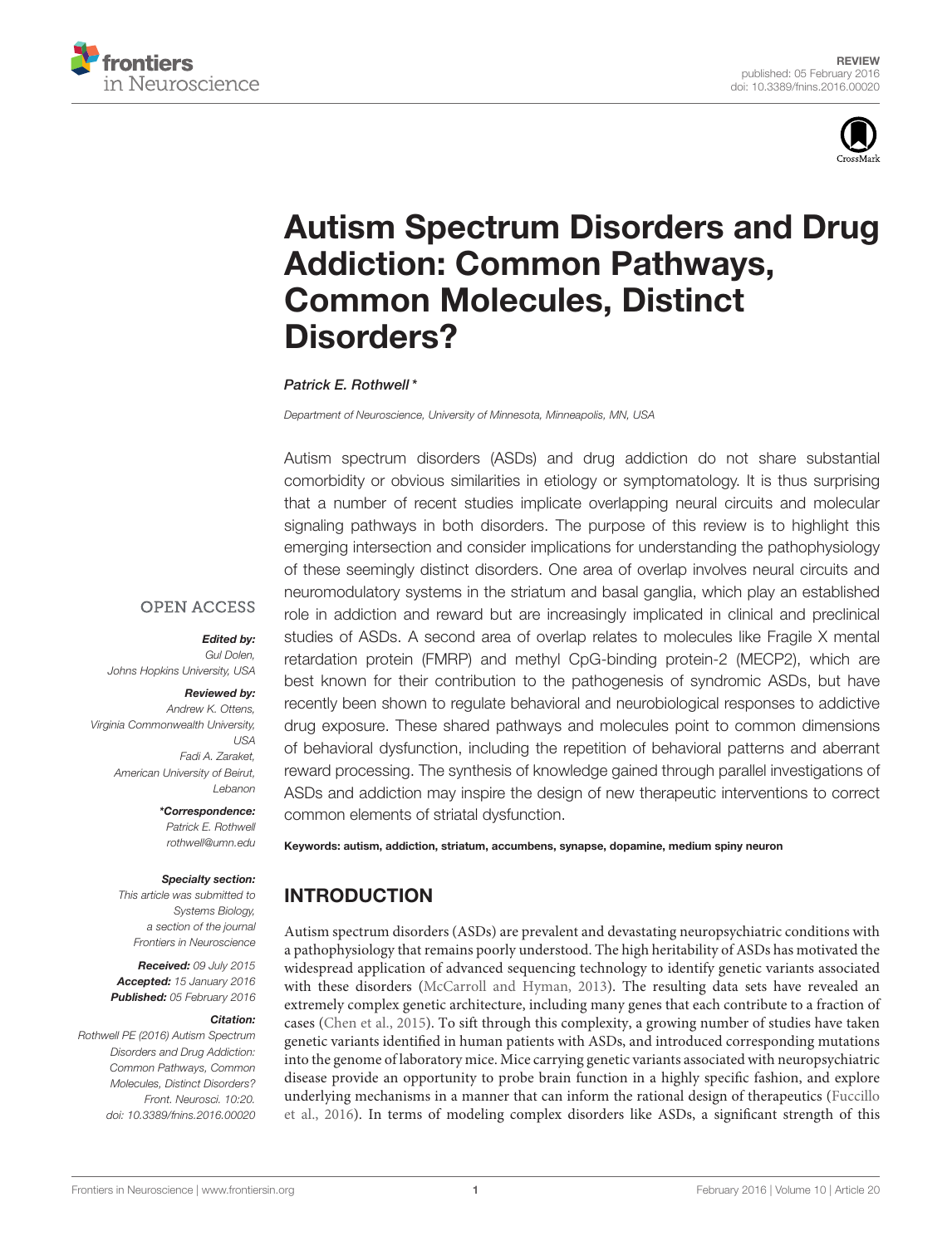approach is the construct validity provided by studying genetic variants in mice with known ASD association in humans [\(Nestler and Hyman, 2010\)](#page-9-1). Mice carrying ASD-associated genetic mutations also exhibit behavioral phenotypes that map onto primary ASD symptom domains, including reduced social interaction and repetitive patterns of behavior [\(Silverman et al.,](#page-10-0) [2010\)](#page-10-0), providing an additional degree of face validity. Some of these behavioral phenotypes can be corrected by drugs approved for treatment of ASDs in humans (e.g., Peñagarikano et al., [2011\)](#page-10-1), although the limited number of effective medications precludes more rigorous evaluation of predictive validity.

Many of the genes associated with ASDs play a role in regulating synaptic transmission between neurons (Zoghbi and Bear, [2012\)](#page-11-0), including synaptic cell adhesion molecules like neurexins and neuroligins [\(Südhof, 2008\)](#page-10-2), as well as postsynaptic scaffolding molecules like SHANK [\(Jiang and Ehlers, 2013\)](#page-9-2). The generation of mouse lines carrying these ASD-associated genetic mutations has provided opportunities to evaluate changes in synaptic transmission across a variety of brain regions. The emerging synaptic architecture of ASDs is nearly as complex as its genetic architecture, with little consistency when phenotypes are compared across different brain regions or different ASDassociated mutations. For instance, the same genetic mutation can produce distinct functional changes at different synapses [\(Etherton et al., 2011;](#page-8-2) [Földy et al., 2013\)](#page-8-3), and the same synaptic process can be oppositely affected by different mutations [\(Auerbach et al., 2011\)](#page-7-0). These perplexing results highlight the importance of winnowing down the essential synaptic circuits that contribute to ASD pathogenesis.

One such critical pathway may involve the striatum and interconnected basal ganglia nuclei, which have been implicated by a number of recent mouse studies, and exhibit functional and structural changes in human patients with ASDs that often correlate with symptom severity (e.g., [Sears et al., 1999;](#page-10-3) Hollander et al., [2005;](#page-9-3) [Rojas et al., 2006;](#page-10-4) [Voelbel et al., 2006;](#page-11-1) Langen et al., [2009,](#page-9-4) [2014;](#page-9-5) [Delmonte et al., 2012;](#page-8-4) [Abrams et al., 2013\)](#page-7-1). This growing literature on striatal dysfunction in ASDs has, rather surprisingly, implicated pathways and circuit elements known to play a role in drug addiction. The development and progression of addiction have long been tied to a number of striatal neurochemical systems (e.g., [Wise, 1987;](#page-11-2) Koob and Bloom, [1988;](#page-9-6) [Sarnyai and Kovacs, 1994\)](#page-10-5). More recently, chronic drug exposure has been shown to cause changes in the structure and function of striatal synapses [\(Russo et al., 2010;](#page-10-6) Grueter et al., [2012\)](#page-9-7), and these forms of drug-evoked synaptic plasticity contribute to a variety of addiction-related behaviors in rodents. Several recent studies suggest genes and molecules canonically associated with ASDs function in the striatum to regulate drugevoked synaptic and behavioral plasticity in addiction models another surprising connection between these seemingly distinct disorders.

The purpose of this article is to review the emerging intersection between ASDs and addiction in the striatum, and consider potential implications for the pathophysiology and treatment of both disorders. Many of the topics covered below relate recent publications in the realm of ASDs to longstanding or established concepts in addiction research, though recent examples of addiction research are included when appropriate. The topics and references are drawn from personal familiarity with both fields of research, as well as manual review of literature searches including autism and addiction, autism and striatum, or autism and each of the various signaling pathways discussed below. The manuscript is organized on the basis of emerging common themes, and thus represents an integrative review of select literature that highlights areas of overlap and potential shared mechanisms, rather than a comprehensive or systematic review of research on either ASDs or addiction (Whittemore et al., [2014\)](#page-11-3).

# STRIATAL PATHWAYS IN ASDs

The striatum serves as a gateway to the basal ganglia, receiving synaptic input from numerous cortical, thalamic, and limbic brain regions, and relaying information to downstream processing stations in the basal ganglia [\(Sesack and Grace, 2010;](#page-10-7) [Nelson and Kreitzer, 2014\)](#page-9-8). In humans and primates, the striatal complex includes the caudate nucleus, the putamen, and a ventral striatal region known as the nucleus accumbens. In rodents, the nucleus accumbens also occupies the ventral portion of striatum, while the caudate and putamen roughly correspond to medial and lateral subregions of the dorsal striatum, respectively [\(Graybiel, 2008\)](#page-8-5). Of these striatal subregions, the nucleus accumbens is most closely associated with rewardrelated behavioral functions [\(Carlezon and Thomas, 2009;](#page-8-6) Sesack and Grace, [2010\)](#page-10-7). Many of these functions pertain to learning reward-related associations, either in terms of cues that predict delivery of reward (classical/Pavlovian conditioning), or actions that must be completed to obtain reward (operant/instrumental conditioning). In human brain imaging studies, normal rewardrelated activation of the nucleus accumbens is disturbed in patients with ASDs (e.g., [Scott-Van Zeeland et al., 2010;](#page-10-8) [Delmonte et al., 2012;](#page-8-4) [Dichter et al., 2012;](#page-8-7) [Kohls et al., 2013;](#page-9-9) [Richey et al., 2014\)](#page-10-9).

Dorsal striatal subregions also play a role in processing reward, particularly in terms of the movements and actions that must be learned and executed in order to obtain reward [\(Balleine et al.,](#page-7-2) [2007\)](#page-7-2). A number of important dissociations have been reported in the behavioral functions of dorsomedial and dorsolateral striatum in rodents [\(Yin and Knowlton, 2006;](#page-11-4) Balleine and O'Doherty, [2010\)](#page-7-3). The model emerging from these studies suggests that dorsomedial striatum is important for behaviors that are flexible and sensitive to outcome, which is often the case early in learning. As actions are repeated many times and become streamlined and automatic, they also become less sensitive to outcome, and this late stage of learning involves dorsolateral striatum. These inflexible and ingrained patterns of behavior are considered "habitual," and the process of habit formation could contribute to some of the repetitive and stereotyped routines and rituals observed in patients with ASDs. Indeed, many studies have reported structural and functional alterations in the caudate and putamen of human patients with ASDs (e.g., [Sears et al.,](#page-10-3) [1999;](#page-10-3) [Eliez et al., 2001;](#page-8-8) [Levitt et al., 2003;](#page-9-10) [Hollander et al., 2005;](#page-9-3) [Haznedar et al., 2006;](#page-9-11) [Silk et al., 2006;](#page-10-10) [Turner et al., 2006;](#page-10-11) Voelbel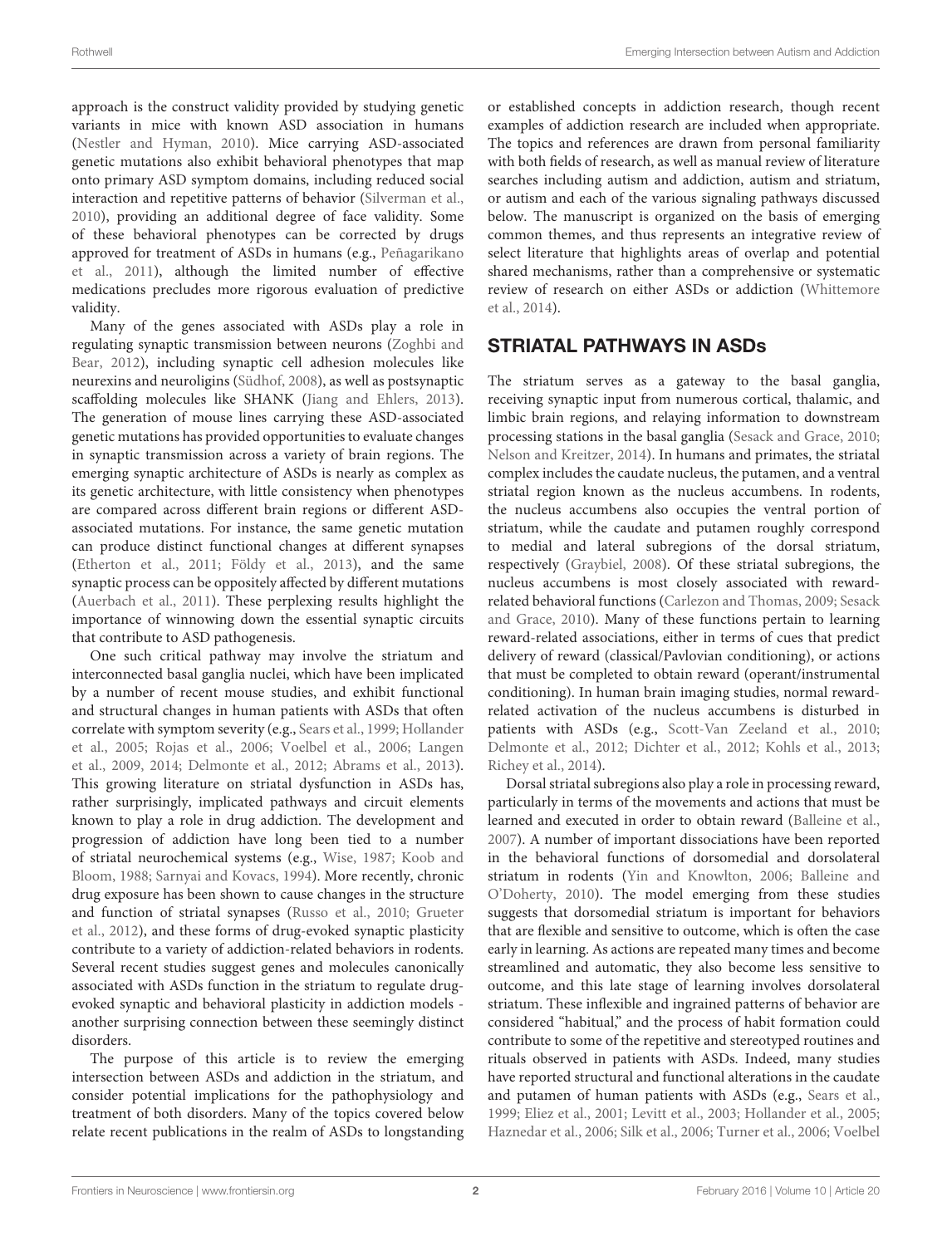et al., [2006;](#page-11-1) [Langen et al., 2007,](#page-9-12) [2012;](#page-9-13) [Takarae et al., 2007;](#page-10-12) Di Martino et al., [2011\)](#page-8-9).

Many robust behavioral assays for striatum-dependent reward processing have been developed in rodents. One example is the place conditioning assay, which involves the association between a rewarding stimulus and a distinct set of contextual cues (e.g., floor texture, wall pattern, or chamber odor). The choice to spend time in the presence of these cues vs. a neutral set of cues is operationally defined as a conditioned place preference (CPP), and most drugs of abuse produce CPP [\(Tzschentke, 1998\)](#page-10-13). Rodents will also develop CPP for contextual cues associated with social interaction with conspecifics, relative to cues experienced during social isolation [\(Panksepp and Lahvis, 2007;](#page-10-14) [Trezza et al.,](#page-10-15) [2009\)](#page-10-15). This preference for cues associated with social interactions (i.e., "social CPP") is likely related to the preference for pairbonded partners exhibited by monogamous species like prairie voles [\(Carter et al., 1995\)](#page-8-10) and titi monkeys [\(Carp et al., 2015\)](#page-8-11). Many of the same striatal pathways contribute to social behavior as well as drug reward, suggesting neurochemical systems that originally evolved to mediate social attachment may be hijacked by drugs of abuse [\(Insel, 2003;](#page-9-14) [Burkett and Young, 2012\)](#page-8-12). Recent studies of mice carrying ASD-associated genetic mutations point to dysfunction of these same striatal systems, which will be reviewed below in terms of both basic function as well as dysfunction in ASDs.

## **Oxytocin**

The peptide hormone oxytocin contributes to a myriad of social behaviors across many mammalian species (Anacker and Beery, [2013\)](#page-7-4). The pro-social effects of oxytocin have generated substantial interest in its use as a treatment for social deficits associated with ASDs, and there is also some evidence for genetic polymorphisms in the oxytocin receptor associated with ASDs (reviewed by [Yamasue et al., 2012\)](#page-11-5). The monogamous behavior of prairie voles is associated with a high density of oxytocin receptors in the nucleus accumbens, and pharmacological blockade of these receptors prevents pair bond formation (reviewed by [Insel and Young, 2001\)](#page-9-15), pointing to a key role for oxytocin signaling in the nucleus accumbens in social behavior.

A recent study by [Dölen et al. \(2013\)](#page-8-13) found that pharmacological antagonism of oxytocin receptors in the nucleus accumbens also blocks social CPP in mice. This result was somewhat surprising, as mice were previously reported to have a relatively low density of oxytocin receptors in the nucleus accumbens compared to other rodent species (Olazábal and Young, [2006\)](#page-10-16). However, conditional genetic deletion of the oxytocin receptors in the nucleus accumbens itself did not impair social CPP. Instead, the oxytocin receptors that mediate social CPP appeared to be expressed on the axon terminals of serotonergic fibers that originate in the dorsal raphe nucleus, and pharmacological antagonism of serotonin 5HT1B receptors in the nucleus accumbens also blocked social CPP [\(Dölen et al.,](#page-8-13) [2013\)](#page-8-13).

Synaptic plasticity in the nucleus accumbens may be important for encoding the association between social interaction and contextual cues that leads to social CPP. In acute brain slice preparations, stimulation of either oxytocin or serotonin 5HT1B receptors in the nucleus accumbens produced a longterm depression (LTD) of excitatory synapses onto MSNs [\(Dölen et al., 2013\)](#page-8-13). This reduction of excitatory synaptic drive was associated with a decrease in the probability of presynaptic glutamate release, and provides a plausible synaptic mechanism that may contribute to social reward. Other forms of nucleus accumbens LTD that involve presynaptic changes in glutamate release are impaired by addictive drug exposure (e.g., [Fourgeaud et al., 2004;](#page-8-14) [Grueter et al., 2010\)](#page-8-15). This occlusion could contribute to decrements in social behavior caused by drug exposure, like the impairment of social bonding in prairie voles caused by amphetamine exposure [\(Liu et al., 2010\)](#page-9-16). This impairment can be reversed by oxytocin administration [\(Young et al., 2014\)](#page-11-6), and oxytocin can attenuate other behavioral effects of psychostimulant administration (reviewed by Sarnyai and Kovács, [2014\)](#page-10-17), clearly demonstrating an interaction between drug effects and the oxytocin system. However, the neurobiological substrata of social and drug reward are at least partially separable, because pharmacological antagonism of oxytocin receptors does not block cocaine CPP [\(Dölen et al.,](#page-8-13) [2013\)](#page-8-13).

## Dopamine Release

Dopaminergic input to the nucleus accumbens originates from dopamine neurons in the ventral tegmental area of the midbrain, and this "mesolimbic" dopamine pathway is closely tied to motivation, reward, and the development of addiction (for reviews, see [Wise, 2004;](#page-11-7) [Berridge, 2007;](#page-7-5) [Salamone and Correa,](#page-10-18) [2012\)](#page-10-18). Mesolimbic dopamine is also important for social behavior in rodents, including pair bond formation in prairie voles (reviewed by [Curtis et al., 2006\)](#page-8-16). In mice, activity of the mesolimbic dopamine pathway corresponds to social behavior in real time, and optogenetic manipulations of this pathway affect social interaction [\(Gunaydin et al., 2014\)](#page-9-17). Given these critical functions of dopamine in social behavior and reward, it is perhaps not surprising that genetic polymorphisms in dopamine signaling genes are also associated with ASDs (e.g., Comings et al., [1991;](#page-8-17) [Hettinger et al., 2008,](#page-9-18) [2012;](#page-9-19) [De Krom et al., 2009;](#page-8-18) [Hamilton et al., 2013;](#page-9-20) [Bowton et al., 2014;](#page-8-19) [Staal et al., 2015\)](#page-10-19).

A recent report by [Karayannis et al. \(2014\)](#page-9-21) examined the function of the mesolimbic dopamine system in mice following genetic deletion of Cntnap4 (also known as Caspr4), the gene encoding contactin-associated protein-like 4 (Cntnap4). Cntnap4 is a transmembrane protein that belongs to the neurexin superfamily of cell adhesion molecules, which interact with presynaptic proteins involved in neurotransmitter release [\(Spiegel et al., 2002\)](#page-10-20). Genetic mutations in other members of this family of molecules have been previously reported in patients with ASDs, and [Karayannis et al. \(2014\)](#page-9-21) report several new ASD probands with CNTNAP4 gene disruptions. In mice, they found that expression of Cntnap4 was enriched in midbrain dopamine neurons, as well as inhibitory interneurons in the cerebral cortex, and therefore examined the release of dopamine and GABA from these populations of brain cells. While the release of GABA from cortical interneurons was substantially reduced in Cntnap4 mutant mice, the release of dopamine in the nucleus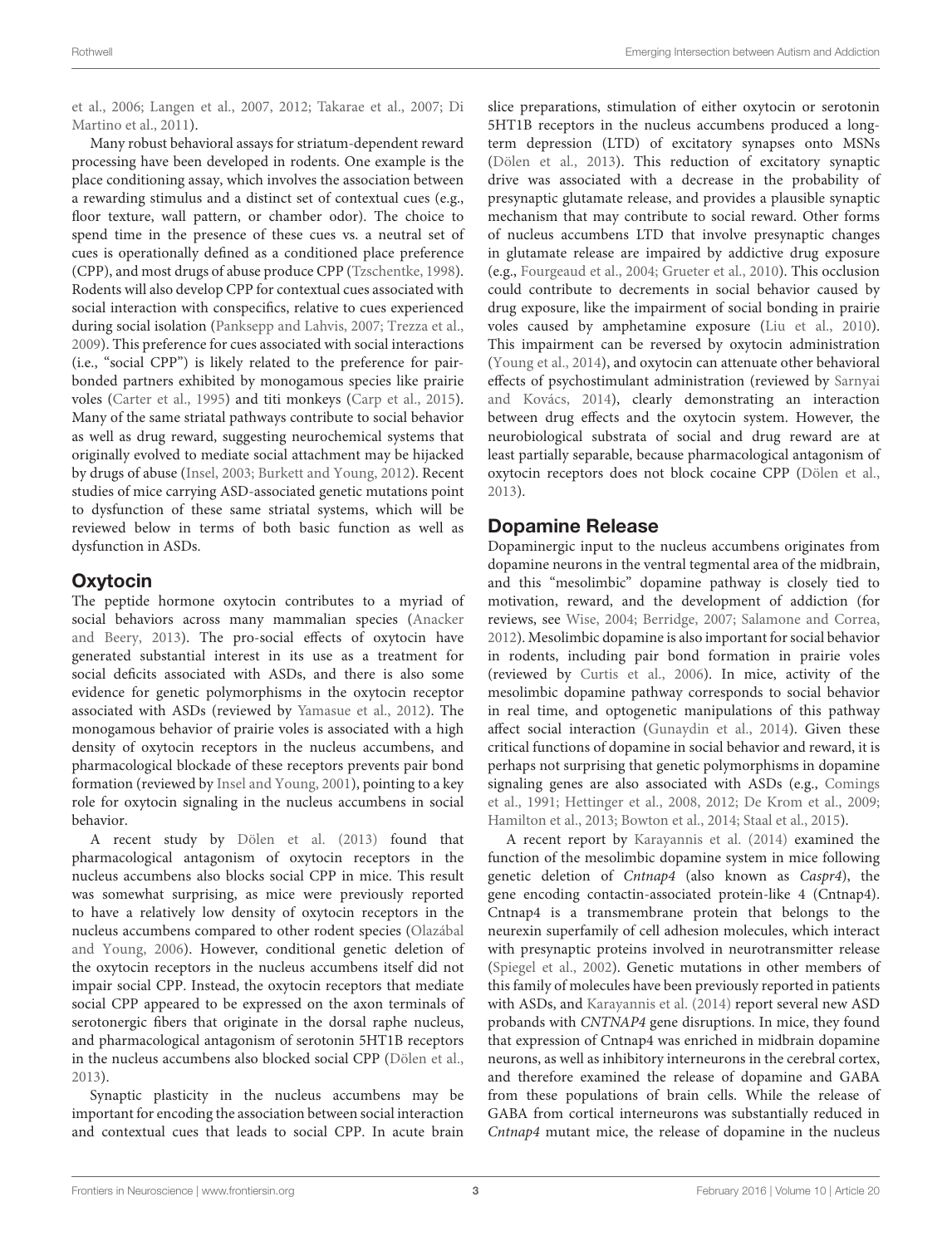accumbens was significantly increased. These divergent effects on release of two different neurotransmitters further underscore the heterogeneous effects that a single ASD-associated genetic mutation can have on different types of synapses.

Cntnap4 mutant mice also exhibited a variety of aberrant behavioral phenotypes [\(Karayannis et al., 2014\)](#page-9-21). Most striking was hair loss on the snout, face, and body, which was caused by over-grooming of offspring by parents carrying the Cntnap4 mutation. This excessive grooming phenotype was reversed by chronic treatment with haloperidol, a dopamine D2 receptor antagonist, suggesting over-grooming was caused by excessive dopamine signaling. Social behavior was not assessed by [Karayannis et al. \(2014\)](#page-9-21) in Cntnap4 mutant mice, though it is disrupted by mutations of Cntnap2, another member of this protein family [\(Peñagarikano et al., 2011;](#page-10-1) [Burkett et al., 2015\)](#page-8-20). It will be fascinating to see whether excessive dopamine signaling in the nucleus accumbens of Cntnap4 mutant mice alters either social reward or behavioral responses to addictive drug exposure.

# Dopamine-Sensitive Medium Spiny Neurons

A variety of dopamine receptors are expressed by different cell types in the striatum [\(Gerfen and Surmeier, 2011\)](#page-8-21). While a small fraction of striatal cells are interneurons that release acetylcholine or GABA, the vast majority of striatal cells are medium spiny projection neurons (MSNs). MSNs are the principal neurons of the striatum and relay information to downstream processing stations in the basal ganglia, including the substantia nigra pars reticulata and the globus pallidus. In the dorsal striatum, striatonigral and striatopallidal MSNs represent two discrete subpopulations that differ in expression of D1 vs. D2 dopamine receptors, as well as a variety of other properties (Gerfen and Surmeier, [2011\)](#page-8-21). The nucleus accumbens also contains discrete populations of D1-MSNs and D2-MSNs, but D1-MSNs in the nucleus accumbens project to both the ventral mesencephalon and ventral pallidum, whereas D2-MSNs project only to the ventral pallidum [\(Kupchik et al., 2015\)](#page-9-22).

The ability to identify and manipulate specific MSN subtypes was dramatically advanced by the development of bacterial artificial chromosome (BAC) transgenic mice [\(Heintz, 2001\)](#page-9-23), which allow cell type-specific expression of fluorescent proteins [\(Gong et al., 2003;](#page-8-22) [Shuen et al., 2008\)](#page-10-21) as well as Cre recombinase [\(Gong et al., 2007;](#page-8-23) [Durieux et al., 2009\)](#page-8-24). The application of these tools to research on drug addiction has revealed that activation of D1-MSNs promotes addiction-related behaviors, whereas activation of D2-MSNs tends to inhibit the same behaviors (Lobo et al., [2010;](#page-9-24) [Bock et al., 2013;](#page-7-6) [Pascoli et al., 2014;](#page-10-22) reviewed by [Smith et al., 2013\)](#page-10-23). These divergent effects are consistent with classic models of basal ganglia function, in which the direct pathway formed by D1-MSNs and the indirect pathway formed by D2-MSNs exert opposite influences on overall basal ganglia output [\(Albin et al., 1989;](#page-7-7) [DeLong, 1990\)](#page-8-25).

Striatal MSNs show enriched expression of genes associated with ASDs [\(Chang et al., 2015\)](#page-8-26), and recent studies have begun to explore how ASD-associated mutations affect specific MSN subtypes. One study focused on ASD-associated mutations in neuroligin-3 (Nlgn3), a synaptic cell adhesion molecule that plays important roles in shaping the functional properties of synaptic transmission. Loss-of-function genetic mutations in Nlgn3 caused a specific impairment of inhibitory synaptic transmission onto nucleus accumbens D1-MSNs (Rothwell et al., [2014\)](#page-10-24). This reduction of inhibitory synaptic transmission is intriguing because human patients with ASDs have been reported to have decreased GABA receptor binding in the nucleus accumbens [\(Mendez et al., 2013\)](#page-9-25). In mice, nucleus accumbens D1-MSNs appeared to be selectively vulnerable to genetic deletion of Nlgn3 because it is expressed at a relatively high level compared to neighboring D2-MSNs, or MSNs in the dorsal striatum. Conditional genetic deletion of Nlgn3 from nucleus accumbens D1-MSNs also caused the development of a more repetitive motor routine on the accelerating rotarod task [\(Rothwell et al., 2014\)](#page-10-24). This behavioral phenotype has also been reported in several other mouse lines carrying ASD-associated genetic mutations [\(Kwon et al., 2006;](#page-9-26) [Etherton et al., 2009;](#page-8-27) [Nakatani et al., 2009\)](#page-9-27), and thus might have some relevance to the repetitive and stereotyped movements and routines associated with ASDs in human patients.

Altered striatal structure and function have also been reported in mice lacking the genes normally found on human chromosome 16p11.2 that are deleted in some human patients with ASDs [\(Weiss et al., 2008\)](#page-11-8). These 16p11 mutant mice have an increased number of striatal cells expressing markers of D2- MSNs, as well as more MSNs co-expressing both D1 and D2 markers, but no change in the number of D1-MSNs (Portmann et al., [2014\)](#page-10-25). These changes in cell number were associated with a relative enlargement in the size of the nucleus accumbens as well as the globus pallidus, which receives synaptic input from D2-MSNs. In 16p11 mutant mice, D2-MSNs also appeared to send ectopic projections to the medial globus pallidus, which is normally only targeted by D1-MSNs. Nucleus accumbens MSNs of 16p11 mutant mice had altered excitatory synaptic properties, including a presynaptic increase in the probability of glutamate release and changes in postsynaptic glutamate receptor complement. Mutant mice also exhibited behavioral phenotypes that included hyperactivity, circling, and a lack of habituation to novelty.

# **Opioids**

Striatal opioid systems play an important role in the rewarding aspects of social interaction [\(Burkett et al., 2011;](#page-8-28) [Trezza et al.,](#page-10-26) [2011;](#page-10-26) [Resendez et al., 2013\)](#page-10-27), as well as the rewarding properties of opiate narcotics and other abused drugs [\(Befort, 2015\)](#page-7-8). The mu opioid receptor (MOR) is a particularly critical mediator of the rewarding effects of opiates like morphine (Matthes et al., [1996\)](#page-9-28). Juvenile mice lacking the MOR gene (Oprm1) exhibit a diminished behavioral response to separation from their mothers, suggesting that interaction with the mother may be less rewarding [\(Moles et al., 2004\)](#page-9-29). Adult Oprm1 knockout mice also exhibit other ASD-related behavioral phenotypes, including decreased sociability and stereotyped behaviors [\(Becker et al.,](#page-7-9) [2014\)](#page-7-9). These behavioral changes were associated with dramatic gene expression changes in the nucleus accumbens and dorsal striatum, including a number of genes involved in excitatory synaptic signaling. One of these genes (Grm4) encodes the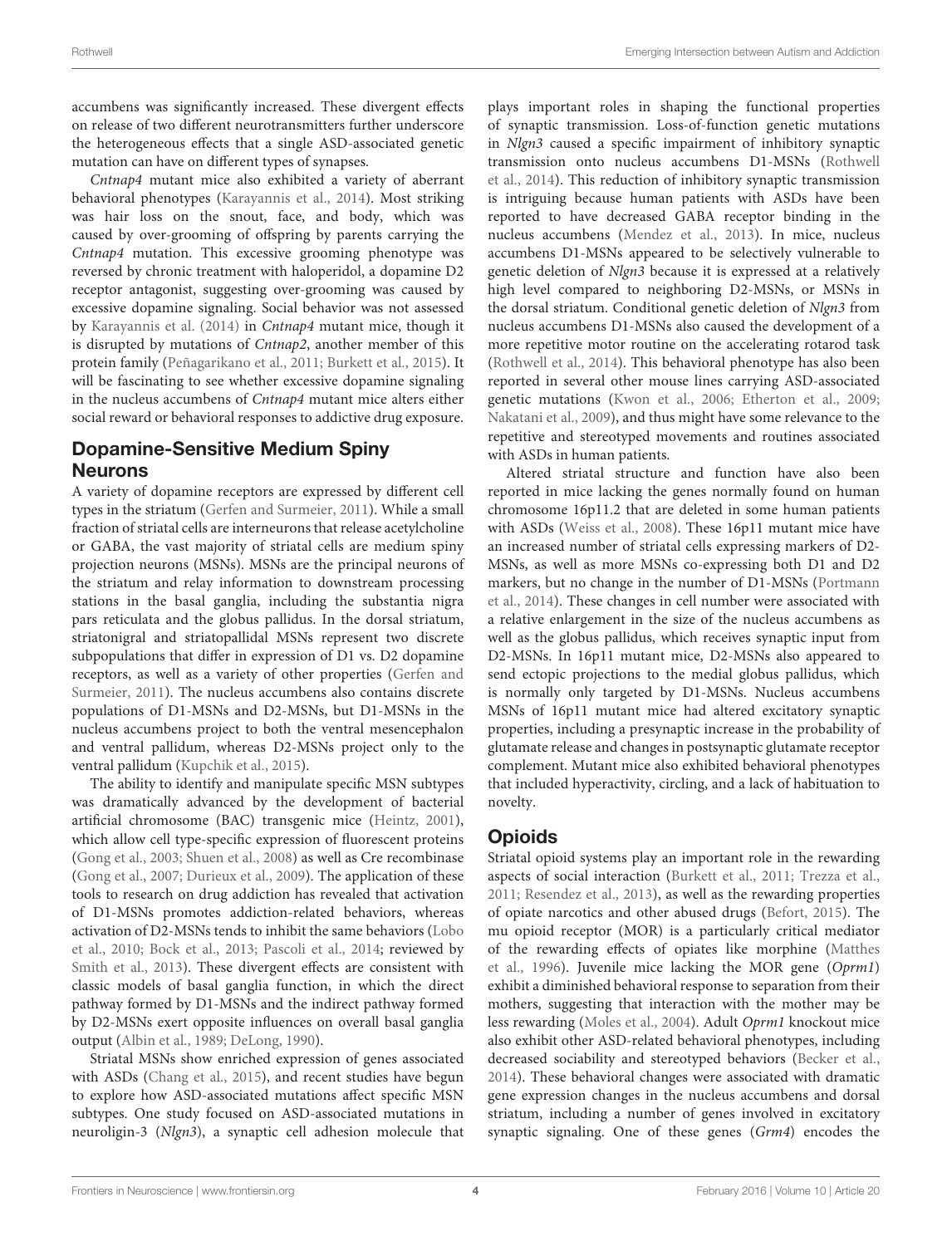metabotropic glutamate receptor mGluR4, and administration of an mGluR4 positive allosteric modulator effectively relieved many of the behavioral phenotypes exhibited by MOR knockout mice.

Endogenous opioids may interact with other neuromodulatory systems in the nucleus accumbens. MOR knockout mice exhibit a dramatic decrease in mRNA levels for oxytocin in the NAc [\(Becker et al., 2014\)](#page-7-9). Conversely, oxytocin receptor levels in the NAc are increased [\(Gigliucci et al., 2014\)](#page-8-29), which could represent a homeostatic response to compensate for loss of endogenous ligand. Intranasal administration of oxytocin to adult male MOR-KO mice led to an increase in the number of ultrasonic vocalizations emitted during interaction with a female mouse [\(Gigliucci et al., 2014\)](#page-8-29). This interaction between opioid and oxytocin signaling in the NAc suggests a convergence of multiple signaling pathways that may contribute to ASD pathophysiology.

#### Endocannabinoids

Brain cannabinoid receptors are activated by both exogenous and endogenous cannabinoids, and play an important role in drug reward [\(Befort, 2015\)](#page-7-8). Endogenous cannabinoid systems in the nucleus accumbens also regulate social behavior, as local blockade of endocannabinoid degradation enhances social play (Trezza et al., [2012\)](#page-10-28). Social interaction increases levels of anandamide (an endogenous cannabinoid) in the nucleus accumbens, an effect that is stimulated by oxytocin and may contribute to social reward [\(Wei et al., 2015\)](#page-11-9). Endocannabinoids are important for regulating synaptic function in a variety of ways, including a key role in many forms of synaptic plasticity. Mice lacking FMRP have an impairment of endocannabinoid-dependent LTD of excitatory synapses in the NAc [\(Jung et al., 2012\)](#page-9-30). This impairment is due to a mislocalization of diacylglycerol lipaseα (DGL-α), a key enzyme in the biosynthetic pathway for the endocannabinoid 2-arachidonoyl-sn-glycerol (2-AG). In the absence of FMRP, DGL-α is localized farther away from the postsynaptic density and is not robustly activated by stimulation of mGluR5. However, this signaling deficit could be rescued by inhibiting the degradation of 2-AG, leading to a normalization of LTD in the NAc as well as some behavioral phenotypes of FMRP knockout mice. ASD-associated genetic mutations in Nlgn3 did not appear to affect endocannabinoid-dependent LTD in the nucleus accumbens [\(Rothwell et al., 2014\)](#page-10-24), though these mutations do alter endocannabinoid signaling in other parts of the brain [\(Földy et al., 2013\)](#page-8-3). In the dorsal striatum, exaggerated LTD has been reported in mice overexpressing eukaryotic translation initiation factor 4E [\(Santini et al., 2013\)](#page-10-29), which is encoded by the ASD candidate gene Eif3e (Neves-Pereira et al., [2009\)](#page-10-30).

## Pathways to Dorsal Striatum

The progression of drug abuse is thought to involve a transition in the control of behavior from ventral to dorsal striatum (for a recent review, see [Everitt and Robbins, 2016\)](#page-8-30). This transition corresponds with a shift in the motivation to take drugs, which becomes less goal-directed and more compulsive or habitual (i.e., insensitive to outcome), leading to continued use despite adverse consequences. This transition in behavioral control may involve polysynaptic pathways that link ventral striatum with dorsal striatum, as neurons in the nucleus accumbens project to dopaminergic centers in the midbrain that subsequently project to more dorsal striatal subregions [\(Haber et al., 2000;](#page-9-31) [Ikemoto,](#page-9-32) [2007\)](#page-9-32). This ascending spiral of connectivity may be engaged over the course of chronic drug use and contribute to habitual patterns of addiction [\(Belin and Everitt, 2008\)](#page-7-10).

Changes in the nucleus accumbens caused by ASD-associated genetic variants could accelerate the transition of behavioral control to more dorsal striatal subregions, leading to more repetitive, stereotyped, or habitual patterns of behavior. However, changes that directly affect the dorsal striatum may also produce similar behavioral consequences: for example, the exaggeration of dorsal striatal LTD in Eif3e mutant mice could potentially affect the process of habit formation [\(Santini et al., 2013\)](#page-10-29). Dysfunction in the dorsal striatum has also been reported in mice carrying gene deletions of Shank3 [\(Peca et al., 2011\)](#page-10-31), which encodes a synaptic scaffolding protein and is disrupted in Phelan-McDermid syndrome (an autism spectrum disorder) as well as idiopathic ASDs (reviewed by [Jiang and Ehlers, 2013\)](#page-9-2). These Shank3 mutant mice exhibit reduced social interaction and excessive self-grooming to the point of skin lesions (Peca et al., [2011\)](#page-10-31). MSNs in the dorsal striatum exhibited abnormal morphology and impaired excitatory synaptic transmission, although it is presently unclear if D1- or D2-MSNs were preferentially affected.

# ASD MOLECULES IN ADDICTION

Genes and molecules that have been extensively studied in the realm of ASDs have recently emerged as potential mediators of addiction-related behavior. These include the genes known to cause Rett syndrome (MECP2[—Amir et al., 1999\)](#page-7-11) and fragile X syndrome (FMR1[—Pieretti et al., 1991\)](#page-10-32), which have been topics of sustained research since their initial identification. MeCP2 and FMRP play important roles in the regulation of gene transcription and translation, respectively. In mice, genetic mutations in Mecp2 and Fmr1 cause a variety of deficits in synaptic transmission and plasticity throughout the brain, which are thought to contribute to the ASD-related symptoms frequently observed in patients with these syndromes (Zoghbi and Bear, [2012\)](#page-11-0).

These ASD-associated molecules have been shown to regulate multiple aspects of striatal function. For example, dopamine signaling in the striatum is regulated by both MeCP2 [\(Su et al.,](#page-10-33) [2015\)](#page-10-33) and FMRP [\(Wang et al., 2008\)](#page-11-10). Genetic deletion of Fmr1 also affects synaptic structure, function, and plasticity in the nucleus accumbens [\(Jung et al., 2012;](#page-9-30) [Smith et al., 2014;](#page-10-34) Neuhofer et al., [2015\)](#page-9-33) as well as the dorsal striatum [\(Centonze et al., 2008;](#page-8-31) [Maccarrone et al., 2010\)](#page-9-34). The development of drug addiction is strongly tied to dopamine signaling and synaptic remodeling in the striatum, motivating several recent investigations of how genetic mutations in Mecp2 and Fmr1 affect behavioral responses to addictive drugs. These studies focused on common behavioral outcomes in addiction research, including CPP as a measure of drug reward, as well as performance an instrumental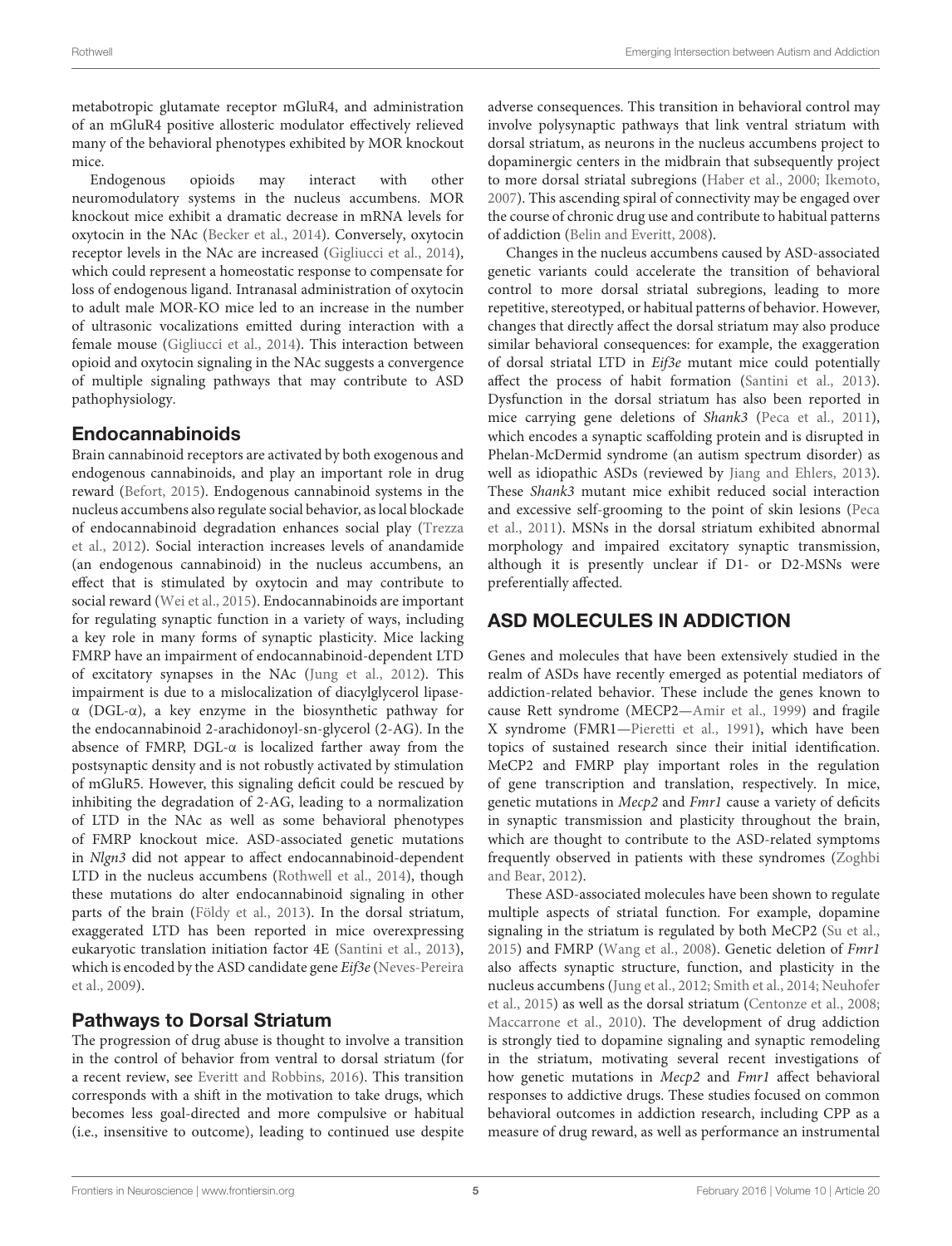response to receive contingent delivery of the drug (i.e., drug self-administration). These studies also examined psychomotor activation following acute drug administration, as well as the psychomotor sensitization that occurs following repeated drug exposure, as these behavioral processes are closely tied to striatal dopamine release and remodeling of striatal circuitry (for reviews, see [Vanderschuren and Kalivas, 2000;](#page-10-35) [Grueter et al.,](#page-9-7) [2012\)](#page-9-7).

# Methyl CpG-Binding Protein-2 (MeCP2)

Psychostimulant administration induces MeCP2 phosphorylation in the nucleus accumbens [\(Deng et al.,](#page-8-32) [2010,](#page-8-32) [2014\)](#page-8-33). This effect is not seen in MSNs, but is instead selective for fast-spiking GABAergic interneurons that express parvalbumin and GAD67. Behavioral responses to amphetamine administration are altered by a constitutive hypomorphic mutation in Mecp2 [\(Deng et al., 2010\)](#page-8-32), as well as a Ser421Ala mutation in Mecp2 that prevents psychostimulant-induced phosphorylation [\(Deng et al., 2014\)](#page-8-33). Enhanced behavioral sensitivity to psychostimulants is also observed following restricted knockdown of Mecp2 expression in the nucleus accumbens. These findings suggest phosphorylation of MeCP2 in the nucleus accumbens plays a role in constraining behavioral responses to psychostimulants. However, the role of MeCP2 may be different in the dorsal striatum, as a separate study found cocaine self-administration was reduced following restricted knockdown of Mecp2 expression in the dorsal striatum [\(Im et al.,](#page-9-35) [2010\)](#page-9-35).

# Fragile X Mental Retardation Protein (FMRP)

Constitutive genetic deletion of Fmr1 did not alter the acute locomotor response to cocaine, but decreased locomotor sensitization over course of repeated cocaine exposure, and also attenuated cocaine CPP [\(Smith et al., 2014\)](#page-10-34). Conditional genetic deletion of Fmr1 in the nucleus accumbens also decreased locomotor sensitization, though it did not affect cocaine CPP. Cocaine-evoked changes in the structure and function of excitatory synapses onto nucleus accumbens MSNs were also enhanced in Fmr1 constitutive knockout mice. These data suggest that FMRP serves as a negative regulator of the structural and functional changes at nucleus accumbens synapses caused by chronic drug exposure, similar to MeCP2 [\(Deng et al., 2014\)](#page-8-33).

# OUTLOOK AND OPEN QUESTIONS

How do these emerging parallels between ASDs and addiction (**[Table 1](#page-6-0)**) inform our understanding of the pathophysiology of each disorder in relationship to the striatum? Despite these parallels, these are clearly two distinct disorders, as evidenced not only by distinct symptomatology but also the lack of comorbidity. Nevertheless, ongoing research may benefit from more careful consideration of neurobiological and psychological process that may be commonly affected in both disorders. This approach is reminiscent the Research Domain Criterion (RDoC) initiative by the U.S. National Institute of Mental Health [\(Insel et al., 2010;](#page-9-36) [Insel and Cuthbert, 2015\)](#page-9-37), which aims to establish a new framework for psychiatric research that moves away from specific clinical diagnoses and toward dimensions or constructs with well-defined neurobiological substrata that may be impaired across multiple mental disorders. Below, I consider two behavioral dimensions that may be commonly affected in both ASDs and addiction, as well as potential neural mechanisms and therapeutic implications raised by the shared and distinct elements of these disorders.

# Repetitive Behavioral Patterns as a Common Dimension of Dysfunction

One hallmark of both ASDs and addiction is the repetition of specific patterns of behavior, sometimes in the absence of an obvious goal or even in the face of adverse consequences. Indeed, the transition from casual to compulsive or habitual drug use is one of the defining features of addiction. Conversely, ASDs are associated with behavioral patterns that are performed in a stereotyped fashion and are resistant the change. This can include simple movements like hand flapping, as well as more complex routines and rituals. While somewhat different terminology is used to describe these behavioral patterns (e.g., "compulsive" or "habitual" for addiction, "repetitive" or "stereotyped" for ASDs), all may be characterized by a failure to inhibit the repetition of behavioral patterns. This lack of inhibitory control over repetitive behavior may also contribute to other mental disorders, such as obsessive-compulsive disorder, which is also linked to striatal dysfunction [\(Burguière et al., 2015\)](#page-8-34).

Rodent models of ASDs and addiction obviously lack the nuance and specificity of the clinical condition, but some interesting similarities in repetitive behavioral patterns seem to suggest common striatal circuitry may be affected in both disorders. For example, stereotyped patterns of rotational behavior caused by ASD-associated genetic mutations [\(Portmann et al., 2014;](#page-10-25) [Rothwell et al., 2014\)](#page-10-24) are also observed following exposure to psychostimulants [\(Fowler et al., 2001\)](#page-8-35). Similarly, the orofacial stereotypy caused by repeated exposure to a high dose of cocaine is exacerbated in Fmr1 knockout mice [\(Smith et al., 2014\)](#page-10-34). While it is obviously difficult to extrapolate these simple rodent behaviors to the symptoms of complex human disorders likes ASDs and addiction, these examples at least illustrate that some elementary forms of repetitive behavior can be similarly affected by addictive drugs and ASD-associated genetic mutations.

# Aberrant Reward Processing as a Common Dimension of Dysfunction

The processing of reward-related information represents another behavioral dimension that may be affected in both ASDs and addiction. The concept of reward figures prominently in addiction, where decades of research have led to the identification and dissection of distinct components of reward (reviewed by [Berridge et al., 2009\)](#page-7-12). One important distinction is between the hedonic impact or "liking" of reward, and the incentive salience or "wanting" associated with rewards and related environmental stimuli. Repeated drug exposure is thought to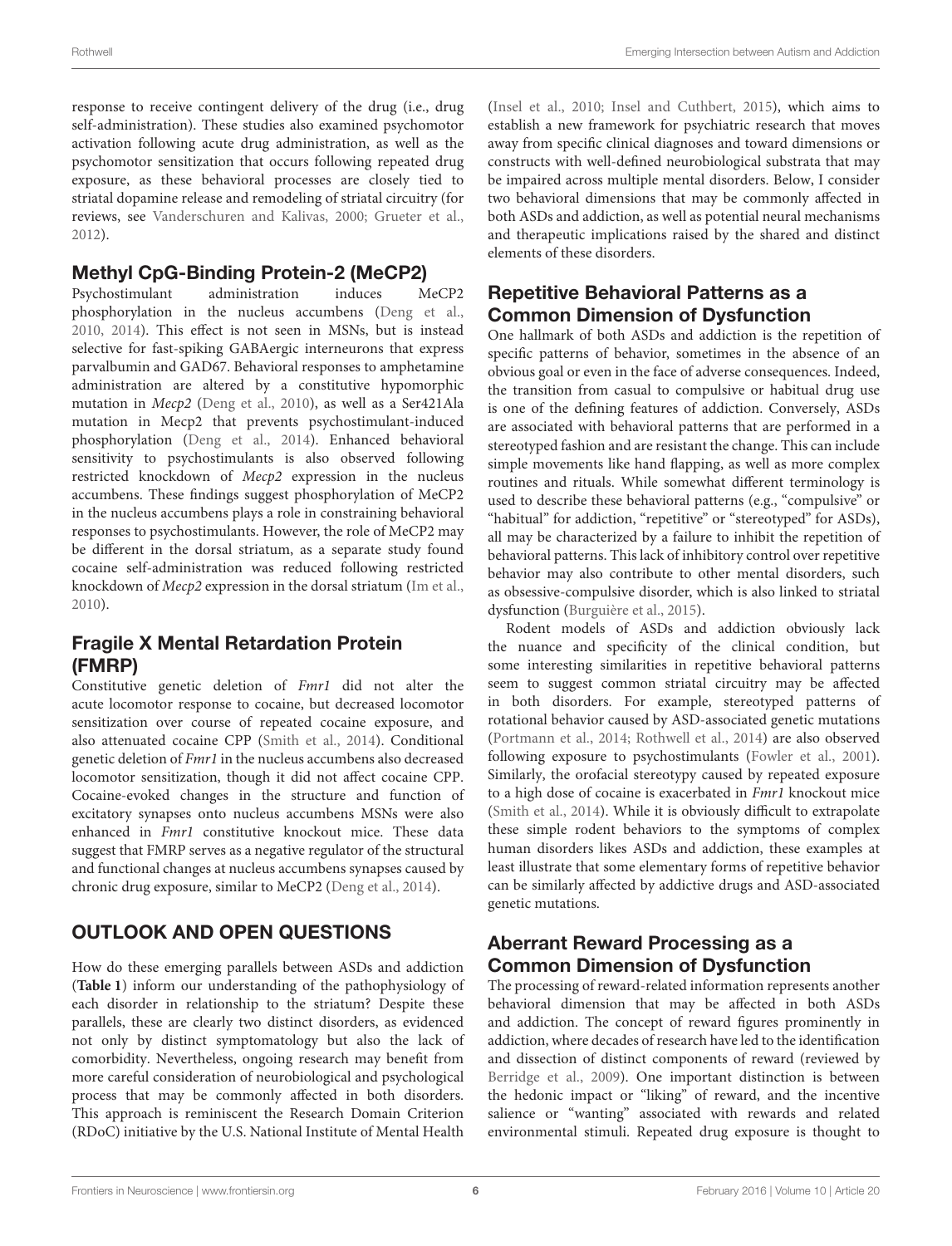| Pathway/Molecule                               | <b>Relevance to addiction</b>                                                                                | <b>Relevance to ASDs</b>                                                                                        |
|------------------------------------------------|--------------------------------------------------------------------------------------------------------------|-----------------------------------------------------------------------------------------------------------------|
| Oxytocin                                       | Attenuates behavioral effects of psychostimulant<br>administration (Sarnyai and Kovács, 2014)                | Social reward involves actions of oxytocin in the nucleus<br>accumbens (Dölen et al., 2013)                     |
| Dopamine                                       | Important for reward and attribution of incentive salience<br>(Wise, 2004; Berridge, 2007)                   | Increased release in Cntnap4 mutant mice (Karayannis et al.,<br>2014                                            |
| Opioids                                        | Contribute to rewarding effects of exogenous opiates and<br>other drugs (Befort, 2015)                       | Autism-related behavioral phenotypes in Oprm1 mutant mice<br>(Moles et al., 2004; Becker et al., 2014)          |
| <b>Endocannabinoids</b>                        | Contribute to drug reward and synaptic plasticity (Befort,<br>2015                                           | Altered striatal synaptic plasticity in Fmr1 and Eif3e mutant<br>mice (Jung et al., 2012; Santini et al., 2013) |
| Methyl CpG-Binding Protein-2<br>(MECP2)        | Altered behavioral responses to psychostimulant<br>administration (Deng et al., 2010, 2014; Im et al., 2010) | Deletions cause Rett syndrome (Amir et al., 1999)                                                               |
| Fragile X Mental Retardation Protein<br>(FMRP) | Altered behavioral and synaptic responses to cocaine<br>exposure (Smith et al., 2014)                        | Deletions cause fragile X syndrome (Pieretti et al., 1991)                                                      |

<span id="page-6-0"></span>TABLE 1 | Striatal signaling pathways and molecules commonly implicated in both addiction and autism spectrum disorders (ASDs); see text for details.

selectively exaggerate or sensitize the incentive salience attributed to drugs and drug-related cues, a process that is closely linked to dopamine transmission (for a recent review, see Robinson and Berridge, [2008\)](#page-10-36).

In ASD research, aberrant "reward processing" often refers to altered patterns of brain activity in response to social stimuli or monetary reward (e.g., [Scott-Van Zeeland et al., 2010;](#page-10-8) Delmonte et al., [2012;](#page-8-4) [Dichter et al., 2012;](#page-8-7) [Kohls et al., 2013;](#page-9-9) [Richey et al.,](#page-10-9) [2014\)](#page-10-9). Reduced sensitivity to social stimuli may contribute to the deficits in social behavior associated with ASDs, but the precise nature of this aberrant reward processing remains unclear. For instance, are social deficits in ASDs due to decreased hedonic impact or "liking" of social interaction, or rather to a decrease in the incentive salience or "wanting" associated with social stimuli? An alternative possibility (discussed in more detail below) is that ASDs are associated with indiscriminate attribution of incentive salience to inappropriate stimuli in the environment, which could lead to fixation on these stimuli at the expense of social interaction. Rodents carrying ASD-associated genetic mutations may provide a tractable model to begin disentangling these possibilities, through behavioral assays and direct manipulations of brain function needed to fractionate the different components of reward [\(Berridge et al., 2009\)](#page-7-12).

# Neural Mechanisms for Common and Distinct Dimensions of Dysfunction

In light of the putative behavioral dimensions that are commonly impaired in ASDs and addiction, an obvious question arises regarding the elements of striatal circuitry that could commonly contribute to both disorders. One intriguing possibility involves D1-MSNs in the nucleus accumbens, as these cells appear to be a key locus for structural and functional synaptic changes caused by chronic drug exposure [\(Grueter et al., 2012;](#page-9-7) [Smith et al., 2013\)](#page-10-23). Drug-evoked plasticity at excitatory synapses on D1-MSNs in the nucleus accumbens appears to drive multiple forms of addictionrelated behavior [\(Pascoli et al., 2012,](#page-10-37) [2014\)](#page-10-22). Furthermore, direct activation of D1-MSNs in the nucleus accumbens enhances both drug reward and the development of psychomotor sensitization [\(Lobo et al., 2010;](#page-9-24) [Koo et al., 2014\)](#page-9-38), whereas inhibition of these cells reduces the same behavioral effects [\(Hikida et al., 2010;](#page-9-39) [Ferguson et al., 2011\)](#page-8-36).

Given this established link between addiction and D1-MSNs in the nucleus accumbens, it was both surprising and fascinating that recent reports linked these same cells to social behavior in wild-type mice [\(Gunaydin et al., 2014\)](#page-9-17), as well as repetitive behavior in mice carrying ASD-associated mutations in Nlgn3 [\(Rothwell et al., 2014\)](#page-10-24). The former study suggests dopamine release and activation of D1-MSNs are both important for the expression of social behavior in mice [\(Gunaydin et al., 2014\)](#page-9-17), whereas the latter study suggests synaptic disinhibition of D1- MSNs leads to repetitive behavior [\(Rothwell et al., 2014\)](#page-10-24). These two patterns of results may appear contradictory in relation to ASDs, which are associated with less social behavior and more repetitive behavior. One potential explanation for this apparent contradiction (considered below) also provides insight into how the altered activity of one cell type could lead to both common and distinct dimensions of dysfunction.

Continuous synaptic disinhibition of D1-MSNs may lead to chronic elevation of baseline activity in these cells, thereby occluding phasic increases in activity that encode normal social behavior. Chronic elevation of baseline activity in D1-MSNs may also influence dopamine levels in the striatum, as axonal projections from these cells to the ventral tegmental area appear to synapse preferentially onto interneurons, which in turn inhibit dopamine neurons [\(Xia et al., 2011;](#page-11-11) Bocklisch et al., [2013\)](#page-7-13). Disinhibition of D1-MSNs may therefore translate into disinhibition of dopamine neurons and increase dopamine release in the back into the striatum. This continuous increase in dopamine release would resemble the effects of ASD-associated genetic mutations in Cntnap4 [\(Karayannis et al., 2014\)](#page-9-21), and could lead to indiscriminate attribution of incentive salience to inappropriate stimuli in the environment. This "non-specific" attribution of incentive salience would be fundamentally different from the attribution of incentive salience in addiction, which is excessively large in magnitude but still specifically attributed to drugs and drug-related cues. Thus, increased activation of D1- MSNs and excessive dopamine release may be a common feature of ASDs and addiction, but there may be differences in how this cellular change is manifested in the clinical features of each disorder.

It is also becoming increasingly apparent that D1-MSNs in the nucleus accumbens exhibit heterogeneity in terms of function,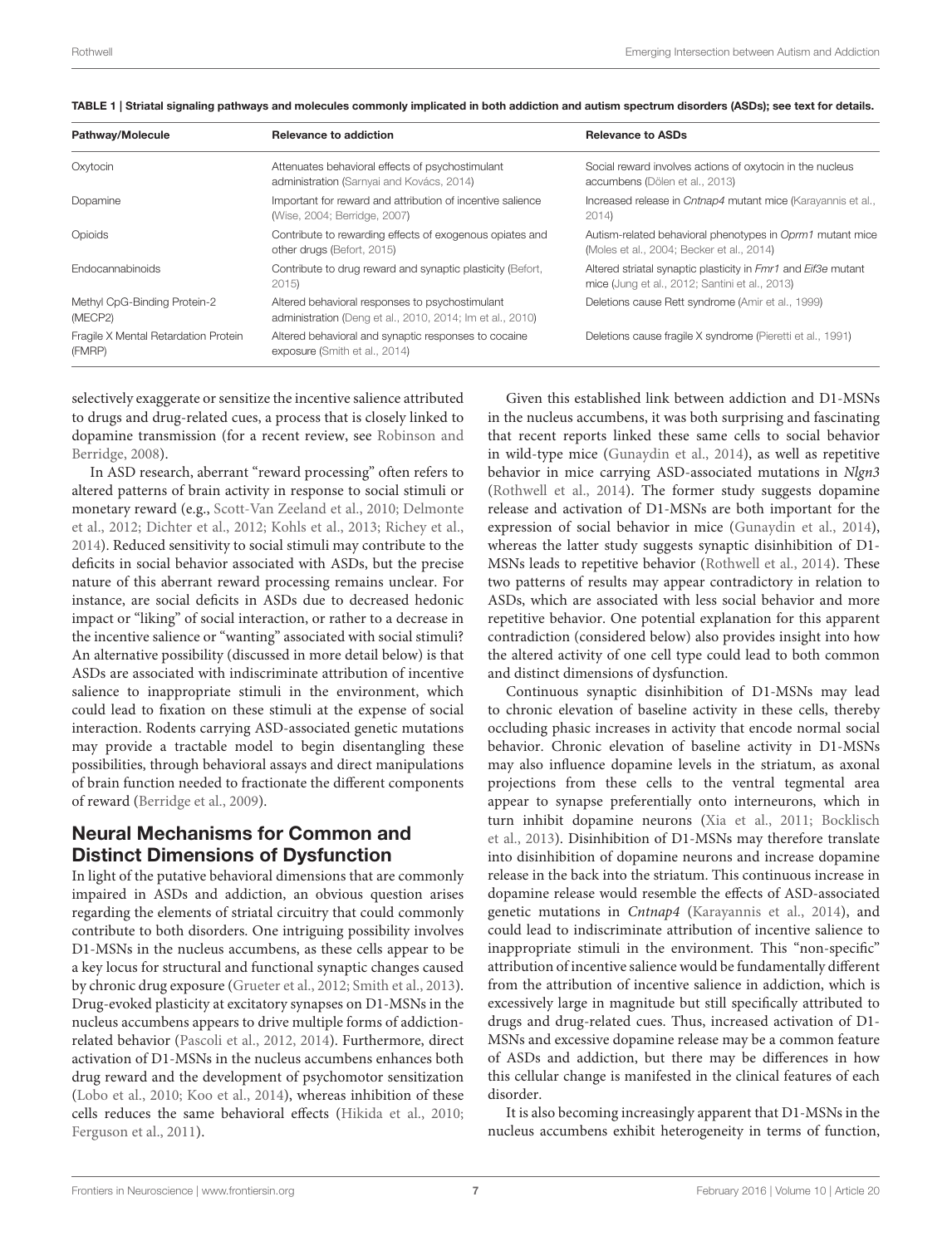structure, and neurochemistry. D1-MSNs specifically co-express the neuropeptide dynorphin, and activation of dynorphinergic cells in different subregions of the nucleus accumbens can lead to opposite behavioral effects [\(Al-Hasani et al., 2015\)](#page-7-14). D1- MSNs in the nucleus accumbens also send axonal projections to both the ventral mesencephalon and ventral pallidum, and therefore contribute to both the direct and indirect pathways through the basal ganglia [\(Kupchik et al., 2015\)](#page-9-22). Furthermore, a small population of MSNs in the nucleus accumbens appears to express both D1 and D2 dopamine receptor subtypes [\(Perreault et al., 2011\)](#page-10-38). Subtle differences in how ASDs and addiction impact different subpopulations of D1-MSNs could also contribute to distinct clinical manifestations of these disorders.

#### Therapeutic Implications

Parallel dissection of striatal circuitry in ASDs and addiction may enable therapeutic advances in one field to inform progress in the other. For example, in the realm of addiction, the key role for D1-MSNs in promoting the behavioral effects of cocaine recently inspired an intersectional approach to reversing cocaineevoked synaptic plasticity in mice, through the combination of deep brain stimulation of the nucleus accumbens and a pharmacological manipulation that selectively targets D1-MSNs [\(Creed et al., 2015\)](#page-8-37). This type of intersectional strategy may prove beneficial as deep brain stimulation and other forms of neuromodulation are developed for clinical treatment of patients with ASDs [\(Sturm et al., 2012;](#page-10-39) [Enticott et al., 2014;](#page-8-38) [Sinha et al.,](#page-10-40) [2015\)](#page-10-40). Other types of intersectional therapeutic strategies could involve simultaneous manipulation of multiple neuromodulatory systems that intersect in the nucleus accumbens, such as oxytocin and serotonin [\(Dölen et al., 2013\)](#page-8-13), or opioids and cannabinoids

## **REFERENCES**

- <span id="page-7-1"></span>Abrams, D. A., Lynch, C. J., Cheng, K. M., Phillips, J., Supekar, K., Ryali, S., et al. (2013). Underconnectivity between voice-selective cortex and reward circuitry in children with autism. Proc. Natl. Acad. Sci. U.S.A. 110, 12060–12065. doi: 10.1073/pnas.1302982110
- <span id="page-7-14"></span>Al-Hasani, R., McCall, J. G., Shin, G., Gomez, A. M., Schmitz, G. P., Bernardi, J. M., et al. (2015). Distinct subpopulations of nucleus accumbens dynorphin neurons drive aversion and reward. Neuron 87, 1063–1077. doi: 10.1016/j.neuron.2015.08.019
- <span id="page-7-7"></span>Albin, R. L., Young, A. B., and Penney, J. B. (1989). The functional anatomy of basal ganglia disorders. Trends Neurosci. 12, 366–375. doi: 10.1016/0166- 2236(89)90074-X
- <span id="page-7-11"></span>Amir, R. E., Van Den Veyver, I. B., Wan, M., Tran, C. Q., Francke, U., and Zoghbi, H. Y. (1999). Rett syndrome is caused by mutations in X-linked MECP2, encoding methyl-CpG-binding protein 2. Nat. Genet. 23, 185–188. doi: 10.1038/13810
- <span id="page-7-4"></span>Anacker, A. M., and Beery, A. K. (2013). Life in groups: the roles of oxytocin in mammalian sociality. Front. Behav. Neurosci. 7:185. doi: 10.3389/fnbeh.2013.00185
- <span id="page-7-0"></span>Auerbach, B. D., Osterweil, E. K., and Bear, M. F. (2011). Mutations causing syndromic autism define an axis of synaptic pathophysiology. Nature 480, 63–68. doi: 10.1038/nature10658
- <span id="page-7-2"></span>Balleine, B. W., Delgado, M. R., and Hikosaka, O. (2007). The role of the dorsal striatum in reward and decision-making. J. Neurosci. 27, 8161–8165. doi: 10.1523/JNEUROSCI.1554-07.2007

[\(Befort, 2015\)](#page-7-8). The opioid and cannabinoid systems may be particularly tractable therapeutic targets, given their rich and diverse pharmacology as well as active drug development efforts for treatment of pain.

ASDs and drug addiction are complicated disorders that likely involve many parts of the brain, but the literature reviewed here highlights a central role for the striatum and basal ganglia in both disorders. In the striatum, these disorders impact a variety of neuromodulatory systems converging on multiple postsynaptic cells types. This intrinsic complexity makes it challenging to study striatal circuits in the context of disease, but also increases the number of potential therapeutic targets as well as the possibility of developing interventions that specifically affect individual circuit elements. It is quite likely that some common elements of this circuitry (like D1-MSNs in the nucleus accumbens) contribute to the pathophysiology of both ASDs and addiction, while other elements within or beyond the striatum are uniquely involved in only one disorder. A growing knowledge of both common and distinct dimensions of dysfunction will help guide the development of interventions that could be broadly useful for normalizing neural circuit dysfunction that contributes to behavioral deficits in both ASDs and addiction.

## AUTHOR CONTRIBUTIONS

The author confirms being the sole contributor of this work and approved it for publication.

#### ACKNOWLEDGMENTS

Preparation of this article was supported by grant K99DA037279 from the U.S. National Institutes of Health.

- <span id="page-7-3"></span>Balleine, B. W., and O'Doherty, J. P. (2010). Human and rodent homologies in action control: corticostriatal determinants of goal-directed and habitual action. Neuropsychopharmacology 35, 48–69. doi: 10.1038/npp.2009.131
- <span id="page-7-9"></span>Becker, J. A., Clesse, D., Spiegelhalter, C., Schwab, Y., Le Merrer, J., and Kieffer, B. L. (2014). Autistic-like syndrome in mu opioid receptor null mice is relieved by facilitated mGluR4 activity. Neuropsychopharmacology 39, 2049–2060. doi: 10.1038/npp.2014.59
- <span id="page-7-8"></span>Befort, K. (2015). Interactions of the opioid and cannabinoid systems in reward: insights from knockout studies. Front. Pharmacol. 6:6. doi: 10.3389/fphar.2015.00006
- <span id="page-7-10"></span>Belin, D., and Everitt, B. J. (2008). Cocaine seeking habits depend upon dopaminedependent serial connectivity linking the ventral with the dorsal striatum. Neuron 57, 432–441. doi: 10.1016/j.neuron.2007.12.019
- <span id="page-7-5"></span>Berridge, K. C. (2007). The debate over dopamine's role in reward: the case for incentive salience. Psychopharmacology (Berl.) 191, 391–431. doi: 10.1007/s00213-006-0578-x
- <span id="page-7-12"></span>Berridge, K. C., Robinson, T. E., and Aldridge, J. W. (2009). Dissecting components of reward: 'liking', 'wanting', and learning. Curr. Opin. Pharmacol. 9, 65–73. doi: 10.1016/j.coph.2008.12.014
- <span id="page-7-6"></span>Bock, R., Shin, J. H., Kaplan, A. R., Dobi, A., Markey, E., Kramer, P. F., et al. (2013). Strengthening the accumbal indirect pathway promotes resilience to compulsive cocaine use. Nat. Neurosci. 16, 632–638. doi: 10.1038/nn.3369
- <span id="page-7-13"></span>Bocklisch, C., Pascoli, V., Wong, J. C., House, D. R., Yvon, C., De Roo, M., et al. (2013). Cocaine disinhibits dopamine neurons by potentiation of GABA transmission in the ventral tegmental area. Science 341, 1521–1525. doi: 10.1126/science.1237059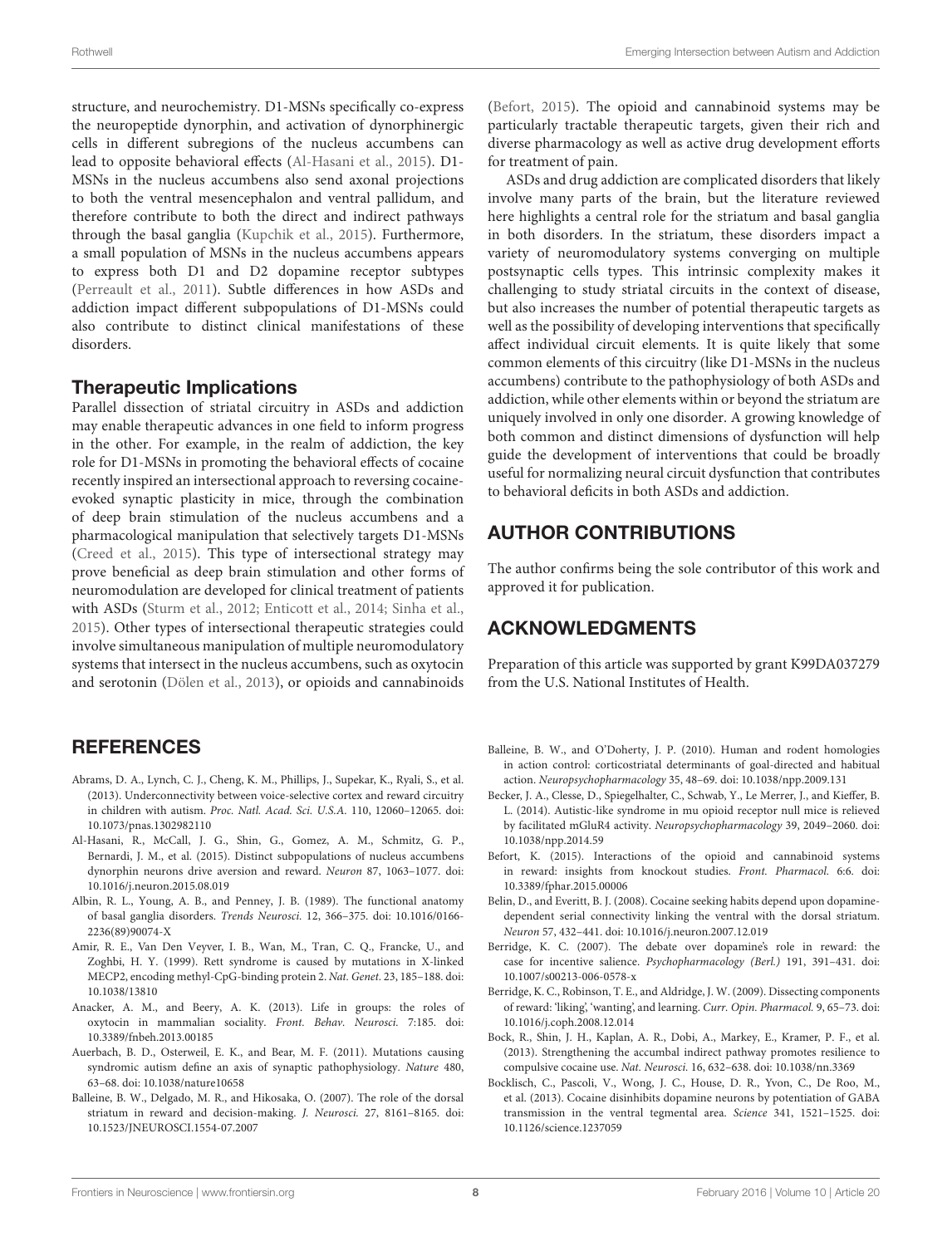- <span id="page-8-19"></span>Bowton, E., Saunders, C., Reddy, I. A., Campbell, N. G., Hamilton, P. J., Henry, L. K., et al. (2014). SLC6A3 coding variant Ala559Val found in two autism probands alters dopamine transporter function and trafficking. Transl. Psychiatry 4, e464. doi: 10.1038/tp.2014.90
- <span id="page-8-34"></span>Burguière, E., Monteiro, P., Mallet, L., Feng, G., and Graybiel, A. M. (2015). Striatal circuits, habits, and implications for obsessive-compulsive disorder. Curr. Opin. Neurobiol. 30, 59–65. doi: 10.1016/j.conb.2014.08.008
- <span id="page-8-28"></span>Burkett, J. P., Spiegel, L. L., Inoue, K., Murphy, A. Z., and Young, L. J. (2011). Activation of mu-opioid receptors in the dorsal striatum is necessary for adult social attachment in monogamous prairie voles. Neuropsychopharmacology 36, 2200–2210. doi: 10.1038/npp.2011.117
- <span id="page-8-12"></span>Burkett, J. P., and Young, L. J. (2012). The behavioral, anatomical and pharmacological parallels between social attachment, love and addiction. Psychopharmacology (Berl.) 224, 1–26. doi: 10.1007/s00213-012-2794-x
- <span id="page-8-20"></span>Burkett, Z. D., Day, N. F., Peñagarikano, O., Geschwind, D. H., and White, S. A. (2015). VoICE: a semi-automated pipeline for standardizing vocal analysis across models. Sci. Rep. 5, 10237. doi: 10.1038/srep10237
- <span id="page-8-6"></span>Carlezon, W. A. Jr., and Thomas, M. J. (2009). Biological substrates of reward and aversion: a nucleus accumbens activity hypothesis. Neuropharmacology 56(Suppl. 1), 122–132. doi: 10.1016/j.neuropharm.2008.06.075
- <span id="page-8-11"></span>Carp, S. B., Rothwell, E. S., Bourdon, A., Freeman, S. M., Ferrer, E., and Bales, K. L. (2015). Development of a partner preference test that differentiates between established pair bonds and other relationships in socially monogamous titi monkeys (Callicebus cupreus). Am. J. Primatol. doi: 10.1002/ajp.22450. [Epub ahead of print].
- <span id="page-8-10"></span>Carter, C. S., Devries, A. C., and Getz, L. L. (1995). Physiological substrates of mammalian monogamy: the prairie vole model. Neurosci. Biobehav. Rev. 19, 303–314. doi: 10.1016/0149-7634(94)00070-H
- <span id="page-8-31"></span>Centonze, D., Rossi, S., Mercaldo, V., Napoli, I., Ciotti, M. T., De Chiara, V., et al. (2008). Abnormal striatal GABA transmission in the mouse model for the fragile X syndrome. Biol. Psychiatry 63, 963–973. doi: 10.1016/j.biopsych.2007.09.008
- <span id="page-8-26"></span>Chang, J., Gilman, S. R., Chiang, A. H., Sanders, S. J., and Vitkup, D. (2015). Genotype to phenotype relationships in autism spectrum disorders. Nat. Neurosci. 18, 191–198. doi: 10.1038/nn.3907
- <span id="page-8-0"></span>Chen, J. A., Peñagarikano, O., Belgard, T. G., Swarup, V., and Geschwind, D. H. (2015). The emerging picture of autism spectrum disorder: genetics and pathology. Annu. Rev. Pathol. 10, 111–144. doi: 10.1146/annurev-pathol-012414-040405
- <span id="page-8-17"></span>Comings, D. E., Comings, B. G., Muhleman, D., Dietz, G., Shahbahrami, B., Tast, D., et al. (1991). The dopamine D2 receptor locus as a modifying gene in neuropsychiatric disorders. JAMA 266, 1793–1800. doi: 10.1001/jama.1991.03470130073032
- <span id="page-8-37"></span>Creed, M., Pascoli, V. J., and Luscher, C. (2015). Addiction therapy. Refining deep brain stimulation to emulate optogenetic treatment of synaptic pathology. Science 347, 659–664. doi: 10.1126/science.1260776
- <span id="page-8-16"></span>Curtis, J. T., Liu, Y., Aragona, B. J., and Wang, Z. (2006). Dopamine and monogamy. Brain Res. 1126, 76–90. doi: 10.1016/j.brainres.2006.07.126
- <span id="page-8-18"></span>De Krom, M., Staal, W. G., Ophoff, R. A., Hendriks, J., Buitelaar, J., Franke, B., et al. (2009). A common variant in DRD3 receptor is associated with autism spectrum disorder. Biol. Psychiatry 65, 625–630. doi: 10.1016/j.biopsych.2008.09.035
- <span id="page-8-4"></span>Delmonte, S., Balsters, J. H., McGrath, J., Fitzgerald, J., Brennan, S., Fagan, A. J., et al. (2012). Social and monetary reward processing in autism spectrum disorders. Mol. Autism 3, 7. doi: 10.1186/2040-2392-3-7
- <span id="page-8-25"></span>DeLong, M. R. (1990). Primate models of movement disorders of basal ganglia origin. Trends Neurosci. 13, 281–285. doi: 10.1016/0166-2236(90)90110-V
- <span id="page-8-32"></span>Deng, J. V., Rodriguiz, R. M., Hutchinson, A. N., Kim, I. H., Wetsel, W. C., and West, A. E. (2010). MeCP2 in the nucleus accumbens contributes to neural and behavioral responses to psychostimulants. Nat. Neurosci. 13, 1128–1136. doi: 10.1038/nn.2614
- <span id="page-8-33"></span>Deng, J. V., Wan, Y., Wang, X., Cohen, S., Wetsel, W. C., Greenberg, M. E., et al. (2014). MeCP2 phosphorylation limits psychostimulantinduced behavioral and neuronal plasticity. J. Neurosci. 34, 4519–4527. doi: 10.1523/JNEUROSCI.2821-13.2014
- <span id="page-8-9"></span>Di Martino, A., Kelly, C., Grzadzinski, R., Zuo, X. N., Mennes, M., Mairena, M. A., et al. (2011). Aberrant striatal functional connectivity in children with autism. Biol. Psychiatry 69, 847–856. doi: 10.1016/j.biopsych.2010.10.029
- <span id="page-8-7"></span>Dichter, G. S., Felder, J. N., Green, S. R., Rittenberg, A. M., Sasson, N. J., and Bodfish, J. W. (2012). Reward circuitry function in autism spectrum disorders. Soc. Cogn. Affect. Neurosci. 7, 160–172. doi: 10.1093/scan/ nsq095
- <span id="page-8-13"></span>Dölen, G., Darvishzadeh, A., Huang, K. W., and Malenka, R. C. (2013). Social reward requires coordinated activity of nucleus accumbens oxytocin and serotonin. Nature 501, 179–184. doi: 10.1038/nature12518
- <span id="page-8-24"></span>Durieux, P. F., Bearzatto, B., Guiducci, S., Buch, T., Waisman, A., Zoli, M., et al. (2009). D2R striatopallidal neurons inhibit both locomotor and drug reward processes. Nat. Neurosci. 12, 393–395. doi: 10.1038/ nn.2286
- <span id="page-8-8"></span>Eliez, S., Blasey, C. M., Freund, L. S., Hastie, T., and Reiss, A. L. (2001). Brain anatomy, gender and IQ in children and adolescents with fragile X syndrome. Brain 124, 1610–1618. doi: 10.1093/brain/124.8.1610
- <span id="page-8-38"></span>Enticott, P. G., Fitzgibbon, B. M., Kennedy, H. A., Arnold, S. L., Elliot, D., Peachey, A., et al. (2014). A double-blind, randomized trial of deep repetitive transcranial magnetic stimulation (rTMS) for autism spectrum disorder. Brain Stimul. 7, 206–211. doi: 10.1016/j.brs.2013.10.004
- <span id="page-8-2"></span>Etherton, M., Földy, C., Sharma, M., Tabuchi, K., Liu, X., Shamloo, M., et al. (2011). Autism-linked neuroligin-3 R451C mutation differentially alters hippocampal and cortical synaptic function. Proc. Natl. Acad. Sci. U.S.A. 108, 13764–13769. doi: 10.1073/pnas.1111093108
- <span id="page-8-27"></span>Etherton, M. R., Blaiss, C. A., Powell, C. M., and Sudhof, T. C. (2009). Mouse neurexin-1alpha deletion causes correlated electrophysiological and behavioral changes consistent with cognitive impairments. Proc. Natl. Acad. Sci. U.S.A. 106, 17998–18003. doi: 10.1073/pnas.0910297106
- <span id="page-8-30"></span>Everitt, B. J., and Robbins, T. W. (2016). Drug addiction: updating actions to habits to compulsions ten years on. Annu. Rev. Psychol. 67, 23–50. doi: 10.1146/ annurev-psych-122414-033457
- <span id="page-8-36"></span>Ferguson, S. M., Eskenazi, D., Ishikawa, M., Wanat, M. J., Phillips, P. E., Dong, Y., et al. (2011). Transient neuronal inhibition reveals opposing roles of indirect and direct pathways in sensitization. Nat. Neurosci. 14, 22–24. doi: 10.1038/nn.2703
- <span id="page-8-3"></span>Földy, C., Malenka, R. C., and Sudhof, T. C. (2013). Autism-associated neuroligin-3 mutations commonly disrupt tonic endocannabinoid signaling. Neuron 78, 498–509. doi: 10.1016/j.neuron.2013.02.036
- <span id="page-8-14"></span>Fourgeaud, L., Mato, S., Bouchet, D., Hémar, A., Worley, P. F., and Manzoni, O. J. (2004). A single in vivo exposure to cocaine abolishes endocannabinoidmediated long-term depression in the nucleus accumbens. J. Neurosci. 24, 6939–6945. doi: 10.1523/JNEUROSCI.0671-04.2004
- <span id="page-8-35"></span>Fowler, S. C., Birkestrand, B. R., Chen, R., Moss, S. J., Vorontsova, E., Wang, G., et al. (2001). A force-plate actometer for quantitating rodent behaviors: illustrative data on locomotion, rotation, spatial patterning, stereotypies, and tremor. J. Neurosci. Methods 107, 107–124. doi: 10.1016/S0165-0270(01) 00359-4
- <span id="page-8-1"></span>Fuccillo, M. V., Rothwell, P. E., and Malenka, R. C. (2016). From synapses to behavior: what rodent models can tell us about neuropsychiatric disease. Biol. Psychiatry 79, 4–6. doi: 10.1016/j.biopsych.2015.02.009
- <span id="page-8-21"></span>Gerfen, C. R., and Surmeier, D. J. (2011). Modulation of striatal projection systems by dopamine. Annu. Rev. Neurosci. 34, 441–466. doi: 10.1146/annurev-neuro-061010-113641
- <span id="page-8-29"></span>Gigliucci, V., Leonzino, M., Busnelli, M., Luchetti, A., Palladino, V. S., D'Amato, F. R., et al. (2014). Region specific up-regulation of oxytocin receptors in the opioid oprm1 (-/-) mouse model of autism. Front. Pediatr. 2:91. doi: 10.3389/fped.2014.00091
- <span id="page-8-23"></span>Gong, S., Doughty, M., Harbaugh, C. R., Cummins, A., Hatten, M. E., Heintz, N., et al. (2007). Targeting Cre recombinase to specific neuron populations with bacterial artificial chromosome constructs. J. Neurosci. 27, 9817–9823. doi: 10.1523/JNEUROSCI.2707-07.2007
- <span id="page-8-22"></span>Gong, S., Zheng, C., Doughty, M. L., Losos, K., Didkovsky, N., Schambra, U. B., et al. (2003). A gene expression atlas of the central nervous system based on bacterial artificial chromosomes. Nature 425, 917–925. doi: 10.1038/nature02033
- <span id="page-8-5"></span>Graybiel, A. M. (2008). Habits, rituals, and the evaluative brain. Annu. Rev. Neurosci. 31, 359–387. doi: 10.1146/annurev.neuro.29.051605.112851
- <span id="page-8-15"></span>Grueter, B. A., Brasnjo, G., and Malenka, R. C. (2010). Postsynaptic TRPV1 triggers cell type-specific long-term depression in the nucleus accumbens. Nat. Neurosci. 13, 1519–1525. doi: 10.1038/nn.2685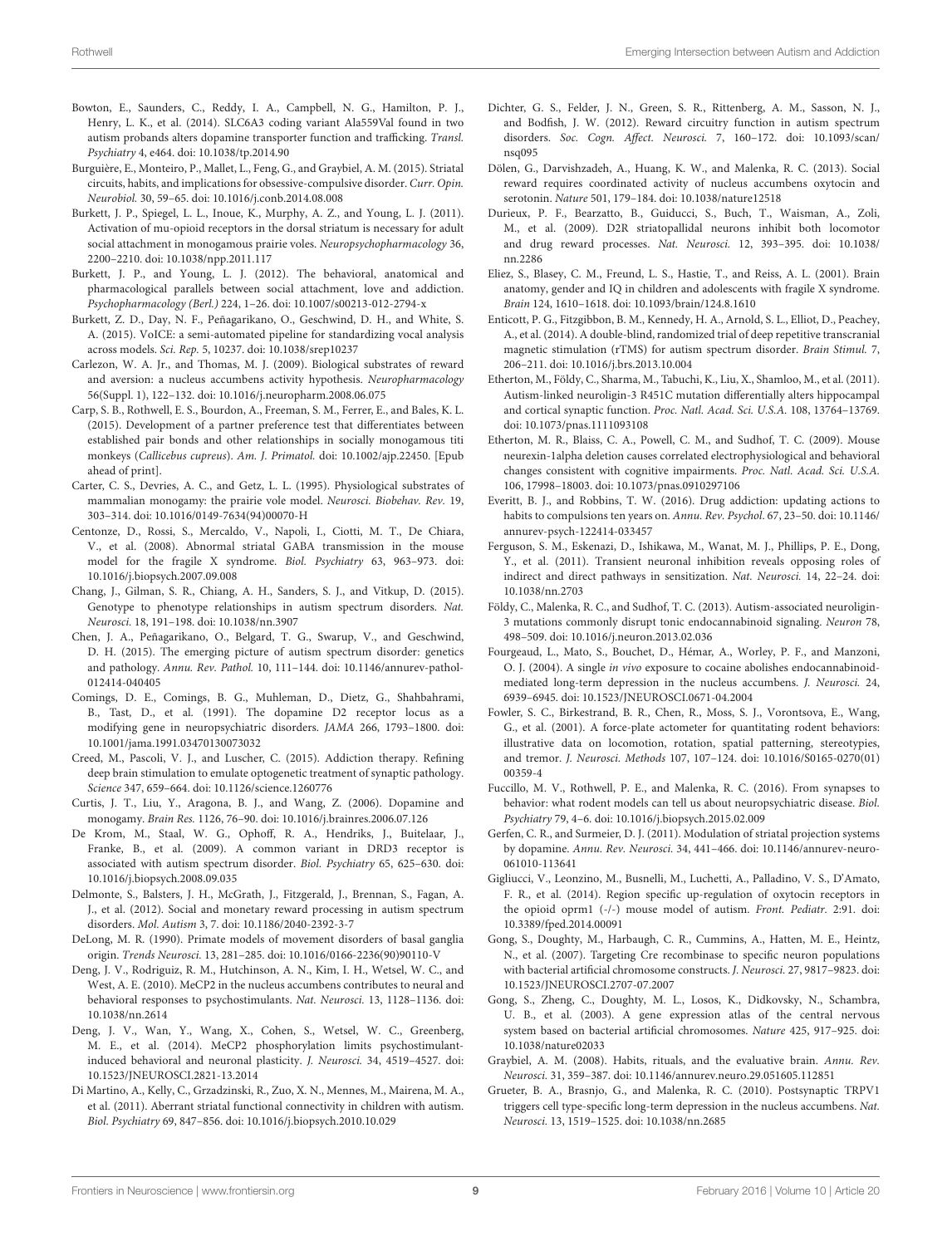- <span id="page-9-7"></span>Grueter, B. A., Rothwell, P. E., and Malenka, R. C. (2012). Integrating synaptic plasticity and striatal circuit function in addiction. Curr. Opin. Neurobiol. 22, 545–551. doi: 10.1016/j.conb.2011.09.009
- <span id="page-9-17"></span>Gunaydin, L. A., Grosenick, L., Finkelstein, J. C., Kauvar, I. V., Fenno, L. E., Adhikari, A., et al. (2014). Natural neural projection dynamics underlying social behavior. Cell 157, 1535–1551. doi: 10.1016/j.cell.2014.05.017
- <span id="page-9-31"></span>Haber, S. N., Fudge, J. L., and McFarland, N. R. (2000). Striatonigrostriatal pathways in primates form an ascending spiral from the shell to the dorsolateral striatum. J. Neurosci. 20, 2369–2382.
- <span id="page-9-20"></span>Hamilton, P. J., Campbell, N. G., Sharma, S., Erreger, K., Herborg Hansen, F., Saunders, C., et al. (2013). De novo mutation in the dopamine transporter gene associates dopamine dysfunction with autism spectrum disorder. Mol. Psychiatry 18, 1315–1323. doi: 10.1038/mp.2013.102
- <span id="page-9-11"></span>Haznedar, M. M., Buchsbaum, M. S., Hazlett, E. A., Licalzi, E. M., Cartwright, C., and Hollander, E. (2006). Volumetric analysis and three-dimensional glucose metabolic mapping of the striatum and thalamus in patients with autism spectrum disorders. Am. J. Psychiatry 163, 1252-1263. doi: 10.1176/ajp.2006.163.7.1252
- <span id="page-9-23"></span>Heintz, N. (2001). BAC to the future: the use of bac transgenic mice for neuroscience research. Nat. Rev. Neurosci. 2, 861–870. doi: 10.1038/35104049
- <span id="page-9-19"></span>Hettinger, J. A., Liu, X., Hudson, M. L., Lee, A., Cohen, I. L., Michaelis, R. C., et al. (2012). DRD2 and PPP1R1B (DARPP-32) polymorphisms independently confer increased risk for autism spectrum disorders and additively predict affected status in male-only affected sib-pair families. Behav. Brain Funct. 8, 19. doi: 10.1186/1744-9081-8-19
- <span id="page-9-18"></span>Hettinger, J. A., Liu, X., Schwartz, C. E., Michaelis, R. C., and Holden, J. J. (2008). A DRD1 haplotype is associated with risk for autism spectrum disorders in maleonly affected sib-pair families. Am. J. Med. Genet. B Neuropsychiatr. Genet. 147B, 628–636. doi: 10.1002/ajmg.b.30655
- <span id="page-9-39"></span>Hikida, T., Kimura, K., Wada, N., Funabiki, K., and Nakanishi, S. (2010). Distinct roles of synaptic transmission in direct and indirect striatal pathways to reward and aversive behavior. Neuron 66, 896–907. doi: 10.1016/j.neuron.2010.05.011
- <span id="page-9-3"></span>Hollander, E., Anagnostou, E., Chaplin, W., Esposito, K., Haznedar, M. M., Licalzi, E., et al. (2005). Striatal volume on magnetic resonance imaging and repetitive behaviors in autism. Biol. Psychiatry 58, 226–232. doi: 10.1016/j.biopsych.2005.03.040
- <span id="page-9-32"></span>Ikemoto, S. (2007). Dopamine reward circuitry: two projection systems from the ventral midbrain to the nucleus accumbens-olfactory tubercle complex. Brain Res. Rev. 56, 27–78. doi: 10.1016/j.brainresrev.2007.05.004
- <span id="page-9-35"></span>Im, H. I., Hollander, J. A., Bali, P., and Kenny, P. J. (2010). MeCP2 controls BDNF expression and cocaine intake through homeostatic interactions with microRNA-212. Nat. Neurosci. 13, 1120–1127. doi: 10.1038/nn.2615
- <span id="page-9-36"></span>Insel, T., Cuthbert, B., Garvey, M., Heinssen, R., Pine, D. S., Quinn, K., et al. (2010). Research domain criteria (RDoC): toward a new classification framework for research on mental disorders. Am. J. Psychiatry 167, 748–751. doi: 10.1176/appi.ajp.2010.09091379
- <span id="page-9-14"></span>Insel, T. R. (2003). Is social attachment an addictive disorder? Physiol. Behav. 79, 351–357. doi: 10.1016/S0031-9384(03)00148-3
- <span id="page-9-37"></span>Insel, T. R., and Cuthbert, B. N. (2015). Medicine. Brain disorders? Precisely. Science 348, 499–500. doi: 10.1126/science.aab2358
- <span id="page-9-15"></span>Insel, T. R., and Young, L. J. (2001). The neurobiology of attachment. Nat. Rev. Neurosci. 2, 129–136. doi: 10.1038/35053579
- <span id="page-9-2"></span>Jiang, Y. H., and Ehlers, M. D. (2013). Modeling autism by SHANK gene mutations in mice. Neuron 78, 8–27. doi: 10.1016/j.neuron.2013.03.016
- <span id="page-9-30"></span>Jung, K. M., Sepers, M., Henstridge, C. M., Lassalle, O., Neuhofer, D., Martin, H., et al. (2012). Uncoupling of the endocannabinoid signalling complex in a mouse model of fragile X syndrome. Nat. Commun. 3, 1080. doi: 10.1038/ncomms2045
- <span id="page-9-21"></span>Karayannis, T., Au, E., Patel, J. C., Kruglikov, I., Markx, S., Delorme, R., et al. (2014). Cntnap4 differentially contributes to GABAergic and dopaminergic synaptic transmission. Nature 511, 236–240. doi: 10.1038/nature13248
- <span id="page-9-9"></span>Kohls, G., Schulte-Rüther, M., Nehrkorn, B., Müller, K., Fink, G. R., Kamp-Becker, I., et al. (2013). Reward system dysfunction in autism spectrum disorders. Soc. Cogn. Affect. Neurosci. 8, 565–572. doi: 10.1093/scan/nss033
- <span id="page-9-38"></span>Koo, J. W., Lobo, M. K., Chaudhury, D., Labonté, B., Friedman, A., Heller, E., et al. (2014). Loss of BDNF signaling in D1R-expressing NAc neurons enhances morphine reward by reducing GABA inhibition. Neuropsychopharmacology 39, 2646–2653. doi: 10.1038/npp.2014.118
- <span id="page-9-6"></span>Koob, G. F., and Bloom, F. E. (1988). Cellular and molecular mechanisms of drug dependence. Science 242, 715–723. doi: 10.1126/science.2903550
- <span id="page-9-22"></span>Kupchik, Y. M., Brown, R. M., Heinsbroek, J. A., Lobo, M. K., Schwartz, D. J., and Kalivas, P. W. (2015). Coding the direct/indirect pathways by D1 and D2 receptors is not valid for accumbens projections. Nat. Neurosci. 18, 1230–1232. doi: 10.1038/nn.4068
- <span id="page-9-26"></span>Kwon, C. H., Luikart, B. W., Powell, C. M., Zhou, J., Matheny, S. A., Zhang, W., et al. (2006). Pten regulates neuronal arborization and social interaction in mice. Neuron 50, 377–388. doi: 10.1016/j.neuron.2006.03.023
- <span id="page-9-5"></span>Langen, M., Bos, D., Noordermeer, S. D., Nederveen, H., Van Engeland, H., and Durston, S. (2014). Changes in the development of striatum are involved in repetitive behavior in autism. Biol. Psychiatry 76, 405–411. doi: 10.1016/j.biopsych.2013.08.013
- <span id="page-9-12"></span>Langen, M., Durston, S., Staal, W. G., Palmen, S. J., and Van Engeland, H. (2007). Caudate nucleus is enlarged in high-functioning medication-naive subjects with autism. Biol. Psychiatry 62, 262–266. doi: 10.1016/j.biopsych.2006. 09.040
- <span id="page-9-13"></span>Langen, M., Leemans, A., Johnston, P., Ecker, C., Daly, E., Murphy, C. M., et al. (2012). Fronto-striatal circuitry and inhibitory control in autism: findings from diffusion tensor imaging tractography. Cortex 48, 183–193. doi: 10.1016/j.cortex.2011.05.018
- <span id="page-9-4"></span>Langen, M., Schnack, H. G., Nederveen, H., Bos, D., Lahuis, B. E., De Jonge, M. V., et al. (2009). Changes in the developmental trajectories of striatum in autism. Biol. Psychiatry 66, 327–333. doi: 10.1016/j.biopsych.2009.03.017
- <span id="page-9-10"></span>Levitt, J. G., O'Neill, J., Blanton, R. E., Smalley, S., Fadale, D., McCracken, J. T., et al. (2003). Proton magnetic resonance spectroscopic imaging of the brain in childhood autism. Biol. Psychiatry 54, 1355–1366. doi: 10.1016/S0006- 3223(03)00688-7
- <span id="page-9-16"></span>Liu, Y., Aragona, B. J., Young, K. A., Dietz, D. M., Kabbaj, M., Mazei-Robison, M., et al. (2010). Nucleus accumbens dopamine mediates amphetamine-induced impairment of social bonding in a monogamous rodent species. Proc. Natl. Acad. Sci. U.S.A. 107, 1217–1222. doi: 10.1073/pnas.0911998107
- <span id="page-9-24"></span>Lobo, M. K., Covington, H. E. III, Chaudhury, D., Friedman, A. K., Sun, H., Damez-Werno, D., et al. (2010). Cell type-specific loss of BDNF signaling mimics optogenetic control of cocaine reward. Science 330, 385–390. doi: 10.1126/science.1188472
- <span id="page-9-34"></span>Maccarrone, M., Rossi, S., Bari, M., De Chiara, V., Rapino, C., Musella, A., et al. (2010). Abnormal mGlu 5 receptor/endocannabinoid coupling in mice lacking FMRP and BC1 RNA. Neuropsychopharmacology 35, 1500–1509. doi: 10.1038/npp.2010.19
- <span id="page-9-28"></span>Matthes, H. W., Maldonado, R., Simonin, F., Valverde, O., Slowe, S., Kitchen, I., et al. (1996). Loss of morphine-induced analgesia, reward effect and withdrawal symptoms in mice lacking the mu-opioid-receptor gene. Nature 383, 819–823. doi: 10.1038/383819a0
- <span id="page-9-0"></span>McCarroll, S. A., and Hyman, S. E. (2013). Progress in the genetics of polygenic brain disorders: significant new challenges for neurobiology. Neuron 80, 578–587. doi: 10.1016/j.neuron.2013.10.046
- <span id="page-9-25"></span>Mendez, M. A., Horder, J., Myers, J., Coghlan, S., Stokes, P., Erritzoe, D., et al. (2013). The brain GABA-benzodiazepine receptor alpha-5 subtype in autism spectrum disorder: a pilot [(11)C]Ro15-4513 positron emission tomography study. Neuropharmacology 68, 195–201. doi: 10.1016/j.neuropharm.2012.04.008
- <span id="page-9-29"></span>Moles, A., Kieffer, B. L., and D'Amato, F. R. (2004). Deficit in attachment behavior in mice lacking the mu-opioid receptor gene. Science 304, 1983–1986. doi: 10.1126/science.1095943
- <span id="page-9-27"></span>Nakatani, J., Tamada, K., Hatanaka, F., Ise, S., Ohta, H., Inoue, K., et al. (2009). Abnormal behavior in a chromosome-engineered mouse model for human 15q11-13 duplication seen in autism. Cell 137, 1235–1246. doi: 10.1016/j.cell.2009.04.024
- <span id="page-9-8"></span>Nelson, A. B., and Kreitzer, A. C. (2014). Reassessing models of basal ganglia function and dysfunction. Annu. Rev. Neurosci. 37, 117–135. doi: 10.1146/annurev-neuro-071013-013916
- <span id="page-9-1"></span>Nestler, E. J., and Hyman, S. E. (2010). Animal models of neuropsychiatric disorders. Nat. Neurosci. 13, 1161–1169. doi: 10.1038/nn.2647
- <span id="page-9-33"></span>Neuhofer, D., Henstridge, C. M., Dudok, B., Sepers, M., Lassalle, O., Katona, I., et al. (2015). Functional and structural deficits at accumbens synapses in a mouse model of Fragile X. Front. Cell. Neurosci. 9:100. doi: 10.3389/fncel.2015.00100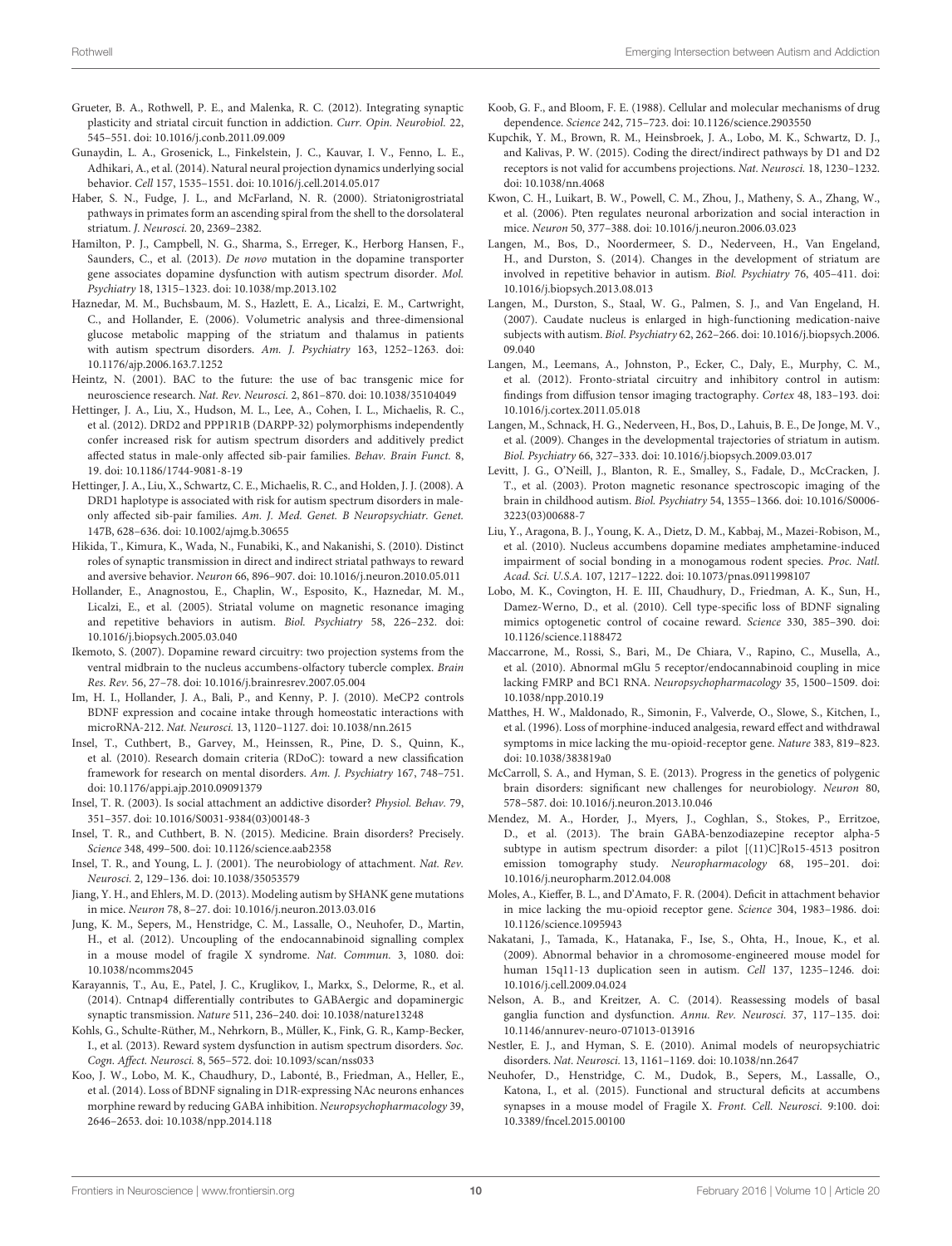- <span id="page-10-30"></span>Neves-Pereira, M., Muller, B., Massie, D., Williams, J. H., O'Brien, P. C., Hughes, A., et al. (2009). Deregulation of EIF4E: a novel mechanism for autism. J. Med. Genet. 46, 759–765. doi: 10.1136/jmg.2009.066852
- <span id="page-10-16"></span>Olazábal, D. E., and Young, L. J. (2006). Species and individual differences in juvenile female alloparental care are associated with oxytocin receptor density in the striatum and the lateral septum. Horm. Behav. 49, 681–687. doi: 10.1016/j.yhbeh.2005.12.010
- <span id="page-10-14"></span>Panksepp, J. B., and Lahvis, G. P. (2007). Social reward among juvenile mice. Genes Brain Behav. 6, 661–671. doi: 10.1111/j.1601-183X.2006.00295.x
- <span id="page-10-22"></span>Pascoli, V., Terrier, J., Espallergues, J., Valjent, E., O'Connor, E. C., and Luscher, C. (2014). Contrasting forms of cocaine-evoked plasticity control components of relapse. Nature 509, 459–464. doi: 10.1038/nature13257
- <span id="page-10-37"></span>Pascoli, V., Turiault, M., and Lüscher, C. (2012). Reversal of cocaine-evoked synaptic potentiation resets drug-induced adaptive behaviour. Nature 481, 71–75. doi: 10.1038/nature10709
- <span id="page-10-31"></span>Peca, J., Feliciano, C., Ting, J. T., Wang, W., Wells, M. F., Venkatraman, T. N., et al. (2011). Shank3 mutant mice display autistic-like behaviours and striatal dysfunction. Nature 472, 437–442. doi: 10.1038/nature09965
- <span id="page-10-1"></span>Peñagarikano, O., Abrahams, B. S., Herman, E. I., Winden, K. D., Gdalyahu, A., Dong, H., et al. (2011). Absence of CNTNAP2 leads to epilepsy, neuronal migration abnormalities, and core autism-related deficits. Cell 147, 235–246. doi: 10.1016/j.cell.2011.08.040
- <span id="page-10-38"></span>Perreault, M. L., Hasbi, A., O'Dowd, B. F., and George, S. R. (2011). The dopamine d1-d2 receptor heteromer in striatal medium spiny neurons: evidence for a third distinct neuronal pathway in Basal Ganglia. Front. Neuroanat. 5:31. doi: 10.3389/fnana.2011.00031
- <span id="page-10-32"></span>Pieretti, M., Zhang, F. P., Fu, Y. H., Warren, S. T., Oostra, B. A., Caskey, C. T., et al. (1991). Absence of expression of the FMR-1 gene in fragile X syndrome. Cell 66, 817–822. doi: 10.1016/0092-8674(91)90125-I
- <span id="page-10-25"></span>Portmann, T., Yang, M., Mao, R., Panagiotakos, G., Ellegood, J., Dolen, G., et al. (2014). Behavioral abnormalities and circuit defects in the basal ganglia of a mouse model of 16p11.2 deletion syndrome. Cell Rep. 7, 1077–1092. doi: 10.1016/j.celrep.2014.03.036
- <span id="page-10-27"></span>Resendez, S. L., Dome, M., Gormley, G., Franco, D., Nevárez, N., Hamid, A. A., et al. (2013). mu-Opioid receptors within subregions of the striatum mediate pair bond formation through parallel yet distinct reward mechanisms. J. Neurosci. 33, 9140–9149. doi: 10.1523/JNEUROSCI.4123-12.2013
- <span id="page-10-9"></span>Richey, J. A., Rittenberg, A., Hughes, L., Damiano, C. R., Sabatino, A., Miller, S., et al. (2014). Common and distinct neural features of social and non-social reward processing in autism and social anxiety disorder. Soc. Cogn. Affect. Neurosci. 9, 367–377. doi: 10.1093/scan/nss146
- <span id="page-10-36"></span>Robinson, T. E., and Berridge, K. C. (2008). Review. The incentive sensitization theory of addiction: some current issues. Philos. Trans. R. Soc. Lond. B. Biol. Sci. 363, 3137–3146. doi: 10.1098/rstb.2008.0093
- <span id="page-10-4"></span>Rojas, D. C., Peterson, E., Winterrowd, E., Reite, M. L., Rogers, S. J., and Tregellas, J. R. (2006). Regional gray matter volumetric changes in autism associated with social and repetitive behavior symptoms. BMC Psychiatry 6:56. doi: 10.1186/1471-244X-6-56
- <span id="page-10-24"></span>Rothwell, P. E., Fuccillo, M. V., Maxeiner, S., Hayton, S. J., Gokce, O., Lim, B. K., et al. (2014). Autism-associated neuroligin-3 mutations commonly impair striatal circuits to boost repetitive behaviors. Cell 158, 198–212. doi: 10.1016/j.cell.2014.04.045
- <span id="page-10-6"></span>Russo, S. J., Dietz, D. M., Dumitriu, D., Morrison, J. H., Malenka, R. C., and Nestler, E. J. (2010). The addicted synapse: mechanisms of synaptic and structural plasticity in nucleus accumbens. Trends Neurosci. 33, 267–276. doi: 10.1016/j.tins.2010.02.002
- <span id="page-10-18"></span>Salamone, J. D., and Correa, M. (2012). The mysterious motivational functions of mesolimbic dopamine. Neuron 76, 470–485. doi: 10.1016/j.neuron.2012.10.021
- <span id="page-10-29"></span>Santini, E., Huynh, T. N., Macaskill, A. F., Carter, A. G., Pierre, P., Ruggero, D., et al. (2013). Exaggerated translation causes synaptic and behavioural aberrations associated with autism. Nature 493, 411–415. doi: 10.1038/nature11782
- <span id="page-10-5"></span>Sarnyai, Z., and Kovacs, G. L. (1994). Role of oxytocin in the neuroadaptation to drugs of abuse. Psychoneuroendocrinology 19, 85–117. doi: 10.1016/0306- 4530(94)90062-0
- <span id="page-10-17"></span>Sarnyai, Z., and Kovács, G. L. (2014). Oxytocin in learning and addiction: from early discoveries to the present. Pharmacol. Biochem. Behav. 119, 3–9. doi: 10.1016/j.pbb.2013.11.019
- <span id="page-10-8"></span>Scott-Van Zeeland, A. A., Dapretto, M., Ghahremani, D. G., Poldrack, R. A., and Bookheimer, S. Y. (2010). Reward processing in autism. Autism Res. 3, 53–67. doi: 10.1002/aur.122
- <span id="page-10-3"></span>Sears, L. L., Vest, C., Mohamed, S., Bailey, J., Ranson, B. J., and Piven, J. (1999). An MRI study of the basal ganglia in autism. Prog. Neuropsychopharmacol. Biol. Psychiatry 23, 613–624. doi: 10.1016/S0278-5846(99)00020-2
- <span id="page-10-7"></span>Sesack, S. R., and Grace, A. A. (2010). Cortico-Basal Ganglia reward network: microcircuitry. Neuropsychopharmacology 35, 27–47. doi: 10.1038/npp.2009.93
- <span id="page-10-21"></span>Shuen, J. A., Chen, M., Gloss, B., and Calakos, N. (2008). Drd1a-tdTomato BAC transgenic mice for simultaneous visualization of medium spiny neurons in the direct and indirect pathways of the basal ganglia. J. Neurosci. 28, 2681–2685. doi: 10.1523/JNEUROSCI.5492-07.2008
- <span id="page-10-10"></span>Silk, T. J., Rinehart, N., Bradshaw, J. L., Tonge, B., Egan, G., O'Boyle, M. W., et al. (2006). Visuospatial processing and the function of prefrontal-parietal networks in autism spectrum disorders: a functional MRI study. Am. J. Psychiatry 163, 1440–1443. doi: 10.1176/ajp.2006.163.8.1440
- <span id="page-10-0"></span>Silverman, J. L., Yang, M., Lord, C., and Crawley, J. N. (2010). Behavioural phenotyping assays for mouse models of autism. Nat. Rev. Neurosci. 11, 490–502. doi: 10.1038/nrn2851
- <span id="page-10-40"></span>Sinha, S., McGovern, R. A., and Sheth, S. A. (2015). Deep brain stimulation for severe autism: from pathophysiology to procedure. Neurosurg. Focus 38, E3. doi: 10.3171/2015.3.FOCUS1548
- <span id="page-10-34"></span>Smith, L. N., Jedynak, J. P., Fontenot, M. R., Hale, C. F., Dietz, K. C., Taniguchi, M., et al. (2014). Fragile X mental retardation protein regulates synaptic and behavioral plasticity to repeated cocaine administration. Neuron 82, 645–658. doi: 10.1016/j.neuron.2014.03.028
- <span id="page-10-23"></span>Smith, R. J., Lobo, M. K., Spencer, S., and Kalivas, P. W. (2013). Cocaineinduced adaptations in D1 and D2 accumbens projection neurons (a dichotomy not necessarily synonymous with direct and indirect pathways). Curr. Opin. Neurobiol. 23, 546–552. doi: 10.1016/j.conb.2013.01.026
- <span id="page-10-20"></span>Spiegel, I., Salomon, D., Erne, B., Schaeren-Wiemers, N., and Peles, E. (2002). Caspr3 and caspr4, two novel members of the caspr family are expressed in the nervous system and interact with PDZ domains. Mol. Cell. Neurosci. 20, 283–297. doi: 10.1006/mcne.2002.1110
- <span id="page-10-19"></span>Staal, W. G., Langen, M., Van Dijk, S., Mensen, V. T., and Durston, S. (2015). DRD3 gene and striatum in autism spectrum disorder. Br. J. Psychiatry 206, 431–432. doi: 10.1192/bjp.bp.114.148973
- <span id="page-10-39"></span>Sturm, V., Fricke, O., Buhrle, C. P., Lenartz, D., Maarouf, M., Treuer, H., et al. (2012). DBS in the basolateral amygdala improves symptoms of autism and related self-injurious behavior: a case report and hypothesis on the pathogenesis of the disorder. Front. Hum. Neurosci. 6:341. doi: 10.3389/fnhum.2012.00341
- <span id="page-10-33"></span>Su, S. H., Kao, F. C., Huang, Y. B., and Liao, W. (2015). MeCP2 in the rostral striatum maintains local dopamine content critical for psychomotor control. J. Neurosci. 35, 6209–6220. doi: 10.1523/JNEUROSCI.4624-14.2015
- <span id="page-10-2"></span>Südhof, T. C. (2008). Neuroligins and neurexins link synaptic function to cognitive disease. Nature 455, 903–911. doi: 10.1038/nature07456
- <span id="page-10-12"></span>Takarae, Y., Minshew, N. J., Luna, B., and Sweeney, J. A. (2007). Atypical involvement of frontostriatal systems during sensorimotor control in autism. Psychiatry Res. 156, 117–127. doi: 10.1016/j.pscychresns.2007.03.008
- <span id="page-10-26"></span>Trezza, V., Damsteegt, R., Achterberg, E. J., and Vanderschuren, L. J. (2011). Nucleus accumbens mu-opioid receptors mediate social reward. J. Neurosci. 31, 6362–6370. doi: 10.1523/JNEUROSCI.5492-10.2011
- <span id="page-10-28"></span>Trezza, V., Damsteegt, R., Manduca, A., Petrosino, S., Van Kerkhof, L. W., Pasterkamp, R. J., et al. (2012). Endocannabinoids in amygdala and nucleus accumbens mediate social play reward in adolescent rats. J. Neurosci. 32, 14899–14908. doi: 10.1523/JNEUROSCI.0114-12.2012
- <span id="page-10-15"></span>Trezza, V., Damsteegt, R., and Vanderschuren, L. J. (2009). Conditioned place preference induced by social play behavior: parametrics, extinction, reinstatement and disruption by methylphenidate. Eur. Neuropsychopharmacol. 19, 659–669. doi: 10.1016/j.euroneuro.2009.03.006
- <span id="page-10-11"></span>Turner, K. C., Frost, L., Linsenbardt, D., McIlroy, J. R., and Müller, R. A. (2006). Atypically diffuse functional connectivity between caudate nuclei and cerebral cortex in autism. Behav. Brain Funct. 2, 34. doi: 10.1186/1744-9081-2-34
- <span id="page-10-13"></span>Tzschentke, T. M. (1998). Measuring reward with the conditioned place preference paradigm: a comprehensive review of drug effects, recent progress and new issues. Prog. Neurobiol. 56, 613–672. doi: 10.1016/S0301-0082(98)00060-4
- <span id="page-10-35"></span>Vanderschuren, L. J., and Kalivas, P. W. (2000). Alterations in dopaminergic and glutamatergic transmission in the induction and expression of behavioral